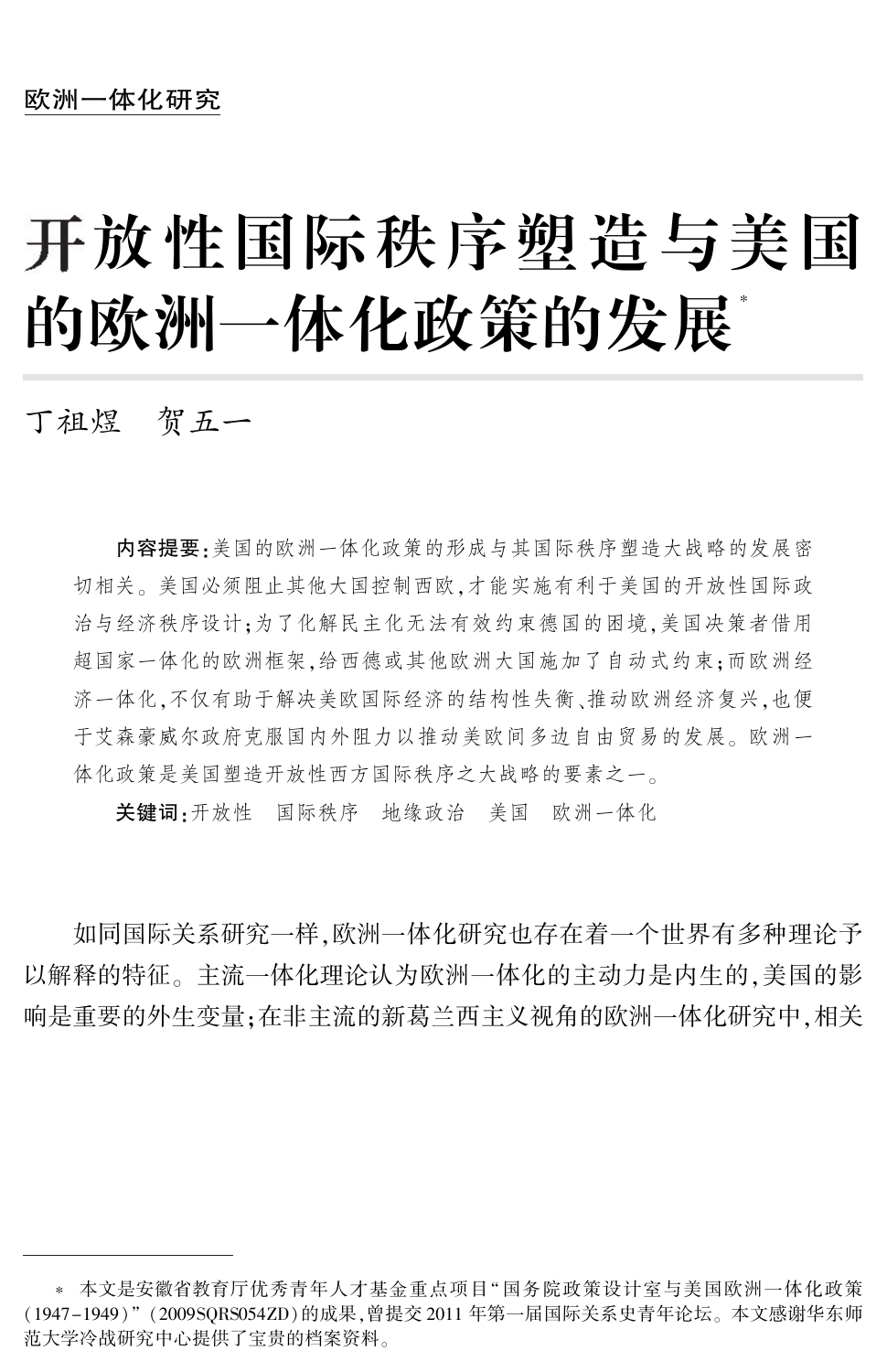研究则认为欧洲一体化进程是美欧跨国资产阶级的形成过程。1而在欧洲一体 化的外交史研究中,传统派认为,虽然,美国出于战略原因在战后积极支持欧洲 一体化,美国仍只是仁慈的霸权国、欧洲统一的开明支持者;没有美国的支持,欧 洲一体化难以成功,但欧洲一体化仍主要是欧洲人自己的事务。2 修正派则认 为,一体化是欧洲人联合自强的努力,或是出于经济需要而进行的深层次博弈与 合作。 修正派的相关研究多有提及美国之处,但由于研究侧重点的原因,多未从 美国国家安全战略层面考察欧洲一体化的美国动因。③ 而后修正派的研究者们

于 较具代表性的英文文献,参见 P. Winand, Eisenhower, Kennedy and the United States of Europe, New York: St. Martin, 1993; A. Meek, "The Ghost of the EDC: The United States and European Integration 1955-1960", Ph. D. Dissertation, University of Toronto, 2000; K. Ruane, The Rise and Fall of the European Defense Community, New York: Palgrave, 2000; J. Gillingham, Coal, Steel and the Rebirth of Europe, Cambridge: Cambridge University Press, 1991; M. Beloff, The United States and the Unity of Europe, Washington D. C. : Brookings Institution, 1963; A. Rappaport, "The United States and European Integration: The First Phrase", Diplomatic History, Vol. 5, No. 2, 1981, pp. 121-149; D. Ellwood, Rebuilding Europe: Western Europe, America and Postwar Reconstruction, London: Longman, 1992; R. Vaughan, Post -war Integration in Europe, London: Croom Helm, 1976; M. Camps, European Unification in the Sixties: From the Veto to the Crisis, New York: McGraw -Hill, 1966; I. Wall, The United States and the Making of Postwar France 1945-1954, Cambridge: Cambridge University Press, 1991; J. Diefendorf et al. eds., American Policy and the Reconstruction of West Germany, 1945–1955, Washington D. C. : German Historical Institute, 1993; K. Schwab, "The United States and European Integration: 1947-1957", in C. Wurm ed., Western Europe and Germany: The Beginnings of European Integration, 1945–1960, Oxford: Berg, 1995, pp. 115-135。

 $(3)$ 主要参见 A. Milward, The European Rescue of the Nation–State, New York: Routledge, 2000; A. Milward et al., The Frontier of National Sovereignty: History and Theory, 1945-1992, London: Routledge, 1993; A. Milward, *The Reconstruction of Western Europe 1945-1951*, London: Routledge, 1984; A. Milward, The Rise and Fall of a National Strategy,1945-1963, London: Frank CASS Publishers, 2002; W. Lipgens, A History of European Integration 1945-1947, Vol. 1, Oxford: Clarendon Press, 1982; W. Lipgens, Sources of the History of European Integration 1945-1955, London: Sijthoff, 1980; T. A. Good, The Free Trade Area and the Construction Britain's European Policy, 1952–1958, New York: Edwin Mellen Press, 2003; F. Lynch, "De Gaulle's First Veto: France, the Rueff Plan and the Free Trade Area", Contemporary European History,Vol. 9, No. 1, 2000, pp. 111-135; W. Kaiser, Using Europe, Abusing the Europeans, Basingstoke: Macmillan,1996; J. Ellison, Threatening Europe, London: Macmillan, 2000; M. Schaad, Bullying Bonn, London: Macmillan, 2000; W. Kaiser and A. Varsori eds., European Union History, New York: Palgrave Macmillan,2010。 修正派的学术观点也日渐进化,例如,米尔沃德认为其早期的 将经济需要视为一体化主要动因的观点过于简单化,希望未来能有更全面的研究。 A. Milward, Politics and Economics in the History of the European Union, London: Routledge, 2005, p. viii.

① 主流欧洲一体化理论,主要参见 B. Rosamond, *Theories of European Integration*, London: Macmillan Press, 2000; B. Nelson and A. Stubb eds., The European Union: Readings on the Theory and Practice of European Integration, London: Macmillan,1998; M. Kelstrup and M. Williams eds., International Relations Theory and the Politics of European Integration, London: Routledge, 2000;K. Jørgensen, M. Pollack and B. Rosamond eds., *Handbook of European Union Politics*, London: Sage, 2007, pp. 5-95; E. Jones and A. Verdun eds., The Political Economy of European Integration: Theory and Analysis, London: Routledge, 2005。 葛兰西主义的欧洲一体化研究,主要参见 B. van Apeldoorn, Transnational Capitalism and the Struggle over European Integration, London: Routledge, 2002; K. van der Pijl, The Making of an Atlantic Ruling Class, London:Verso,1984。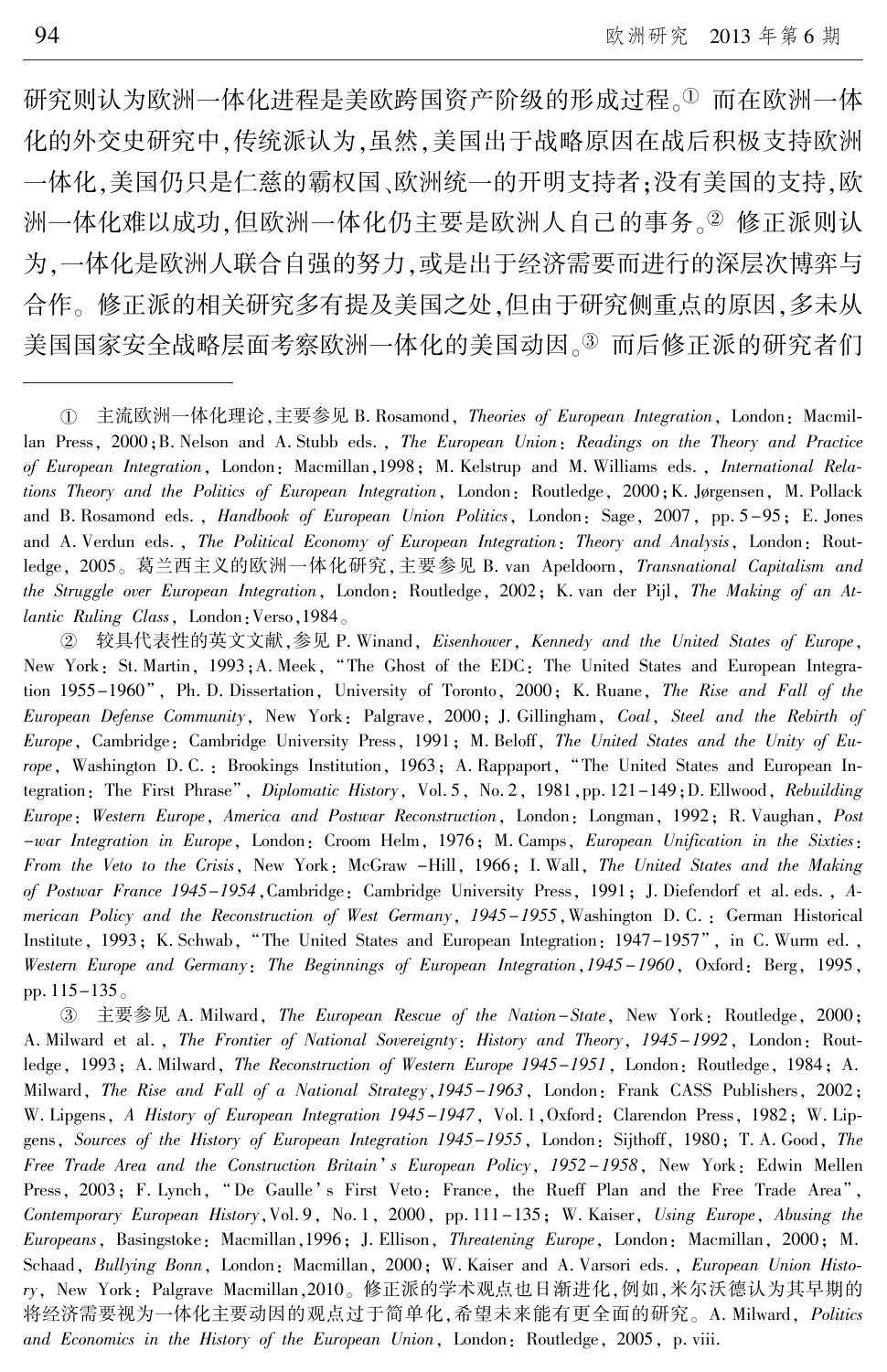认为,美国不仅是传统派所说的开明支持者,更要在欧洲一体化进程中贯彻其国 际秩序塑造战略,尤其在其初期阶段,美国蓄意利用欧洲统一思想与运动以塑造 开放性欧洲国际秩序。 后修正派的相关研究大多详尽考察了具体的问题领域, 如核能一体化、马歇尔计划等,也有少数研究对欧洲一体化做了长时段的政治性 概括。 后修正派的研究已从美国国家安全战略或国际秩序塑造层面来考察欧洲 一体化的相关问题,所提观点也发人深省,但可能由于关注重点的不同,未能进 一步就美国总体性大战略与其欧洲一体化战略缘起的关系做出较全面的论述, 或是未能对欧洲经济一体化作更为深刻的战略性经济分析。1 而在美国大战略 的研究中,学者们大多侧重冷战遏制而忽视欧洲一体化,少数学者虽然论及欧洲 一体化,但在经济分析方面还有可深化之处。<sup>2</sup>

在综合各种主流欧洲一体化理论观点的基础上,受新葛兰西主义欧洲一体 化研究与修正派冷战研究的启发,循着欧洲一体化史研究的后修正派所开创的 学术路线,本文将从战后初期美国国际秩序塑造大战略的发展演变角度,较全面 地考察美国的欧洲一体化战略的形成与发展,并结合美国的开放性西方国际秩 序塑造努力来展现美国对欧洲一体化的推动作用。 文章主要分为三个部分:首 先讨论二战后美国的亚欧大陆地缘政治战略观的形成与其开放性国际秩序设计 的主要内容;其次,探讨美国以一体化解决德国问题的战略与美国主导欧洲国际 秩序塑造目标之间的关系;最后,分析美国推动欧洲经济共同体建设的国际经济 战略动因,并说明经济共同体的建设对 1960 年代后美欧间多边自由贸易发展的 巨大推动作用。

### 一 地缘政治与美国的开放性国际秩序塑造

美国的地缘政治环境随着国际局势的变化和科学技术的发展发生了改

① 参见 G. Lundestad, "Empire" by Integration; G. Skogmar, The United States and the Nuclear Dimension of European Integration, New York: Palgrave Macmillan, 2004; M. Hogan, The Marshall Plan, Cambridge: Cambridge University Press, 1989;赵贞:"欧洲一体化启动阶段的美国因素分析",济南:山东 大学博士学位论文, 2012 年。

② 参见[ 美] 约翰·伊肯博里:《大战胜利之后:制度 、战略约束与战后世界秩序重建》,门洪华译,北 京:北京大学出版社 2008 年版,第 149-197 页;[美]克里斯托弗·莱恩:《和平的幻想:1940 年以来的美 国大战略》,孙建中译,上海:上海人民出版社 2009 年版,第 136-158 页。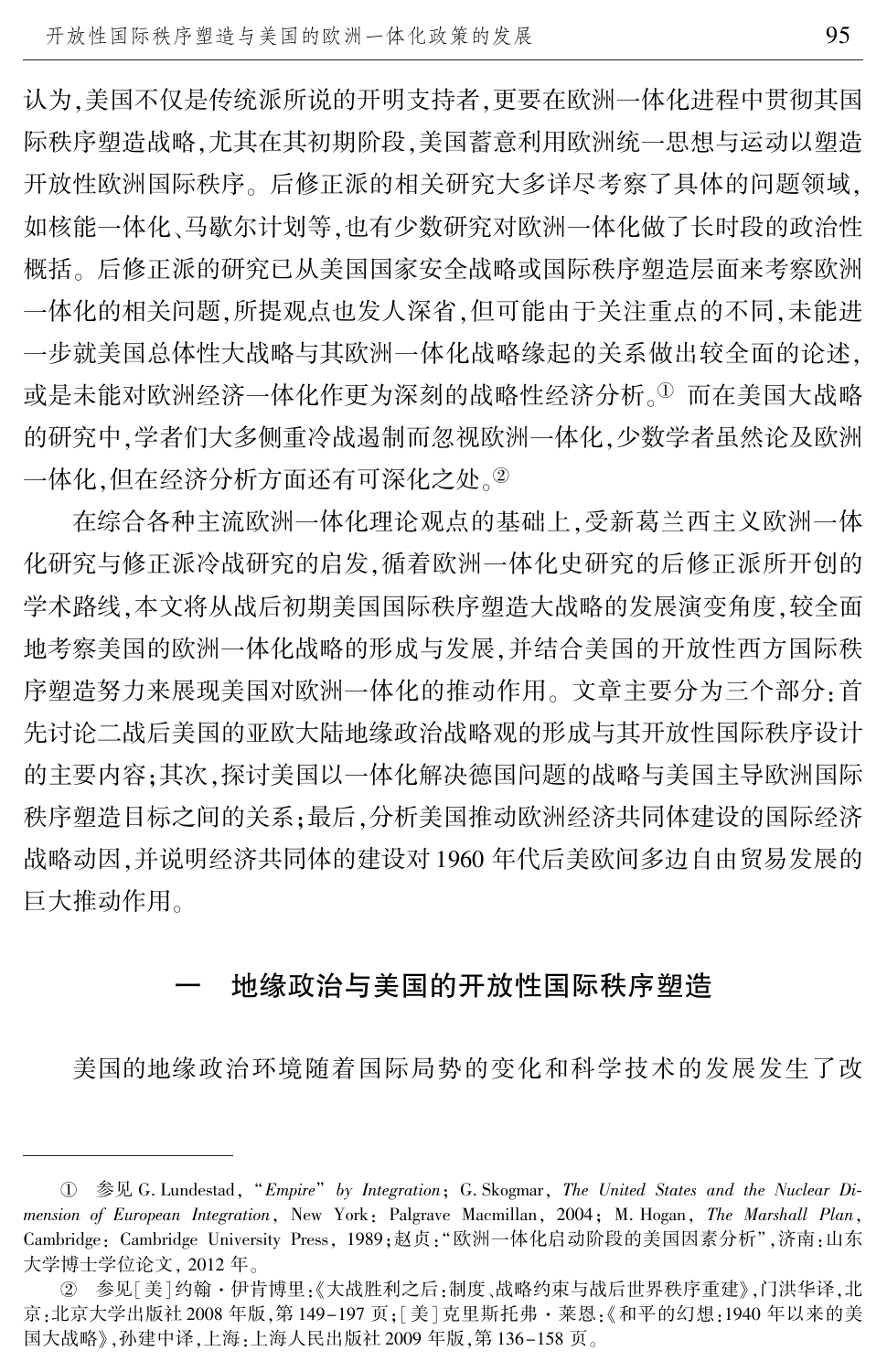变。1 孤立主义时期的地缘政治优势某种程度上也恰是美国试图对抗欧亚大陆 霸权国或潜在霸权国时代的地缘政治劣势。 二战初期纳粹德国令人瞠目结舌的 胜利,让美国决策者认识到,美国必须干预欧亚大陆的大国争端,抑强扶弱,重新 恢复欧亚大陆的分化不统,否则美国国家安全就会受到重大威胁。2 善于战略 规划的美国决策精英确立了先欧后亚的战争方略。3

历经战争期间和战后民间与军方有关美国地缘环境与国家安全保障的种种 探讨,4二战后美国的地缘战略观念已扩展至全球,欧亚大陆不能为一个或一组 强国所控制的观念,或具有显著地缘政治与经济重要性的区域,如西欧、远东等 不能为敌对力量所控制的思想,广泛体现于许多重要的国家安全政策文件中。 杜鲁门主义的出台和美国对希腊、土耳其以及意大利的支持,就是为了在东地中 海地区阻止苏联与共产主义力量的扩张,并确保中东、近东的石油等自然资源不 为苏联所控制。<sup>6</sup> 虽然,美国在亚欧大陆的主要地缘竞争对手是苏联,必须防止 苏联控制西欧的工业生产中心,并阻止其获得来自于西方的科学、技术与管理经 验;<sup>舆</sup>但美国也必须防止英国领导西欧集团成为美苏间的第三大力量,否则世界

于 J. Utley, Going to War with Japan 1937-1941, Knoxville: University of Tennessee Press, 1985, p. 87;W. Lippmann, "The Economic Consequences of a German Victory", Life, July 22, 1940, pp. 67-69.

盂 [美]马克·施托勒:《盟友和对手———解读美国大战略》,王振西译,北京:新华出版社 2001 年 版,第 37-44、63-64、108-110 页。

④ 相关讨论参见 W. Lippmann, "The Economic Consequences of a German Victory", pp. 65–66; Halford J. Mackinder, "The Round World and the Winning of Peace", Foreign Affairs, Vol. 21, No. 4, 1943, p. 601,603,604;M. Leffler, "The National Conception of National Security and the Beginnings of the Cold War, 1945-1948", American Historical Review, Vol. 89, No. 2, 1984, pp. 349-356; [美]马克·施 托勒:《盟友和对手》,第 29-330 页;[美]尼古拉斯·斯派克曼:《和平地理学》,刘愈之译,北京:商务印书 馆 1965 年版,第 64-108 页。

虞 例如,有关亚欧大陆整体、东地中海和中近东地区、远东与中国、西欧、德国的地缘重要性,分别 参见 Foreign Relations of the United States (Hereafter Cited as FRUS), Vol. 1, 1947, p. 739,771; Documents of the National Security Council 1947-1977 (Hereafter Cited as DNSC 1947-1977), Frame 15,111, 122, 673,University Publications of America( UPA) Microfilm; DNSC, 4th Supplement, Reel 1, Frame 582, UPA Microfilm, 1987.

愚 有关石油等战略资源的控制问题,参见 D. Painter, "Oil, Resources, and the Cold War, 1945- 1962", in M. Leffler and O. Westad eds., Cambridge History of Cold War (Hereafter Cited as CHCW), Vol. 1, Cambridge: Cambridge University Press, 2010, pp. 486-498.

舆 美国决策精英认为,只要苏联不控制西欧的工业区域,美国的安全就有保障。 参见 George F. Kennan, Memoir, 1925-1950, Boston: Little, Brown and Company, 1967, p.359;NSC 20/3, DNSC 1947 -1977, Reel 1, Frame 629; FRUS 1948, Vol. 1, pp. 664 -665; NSC 68, DNSC 1947 -1977, Reel 2, Frame 475, 573.

U A. Harth, "Geopolitics and Grand Strategy: Foundations of American National Security", Ph. D. Dissertaion, University of Pennsylvania, 2003, pp. 11-14.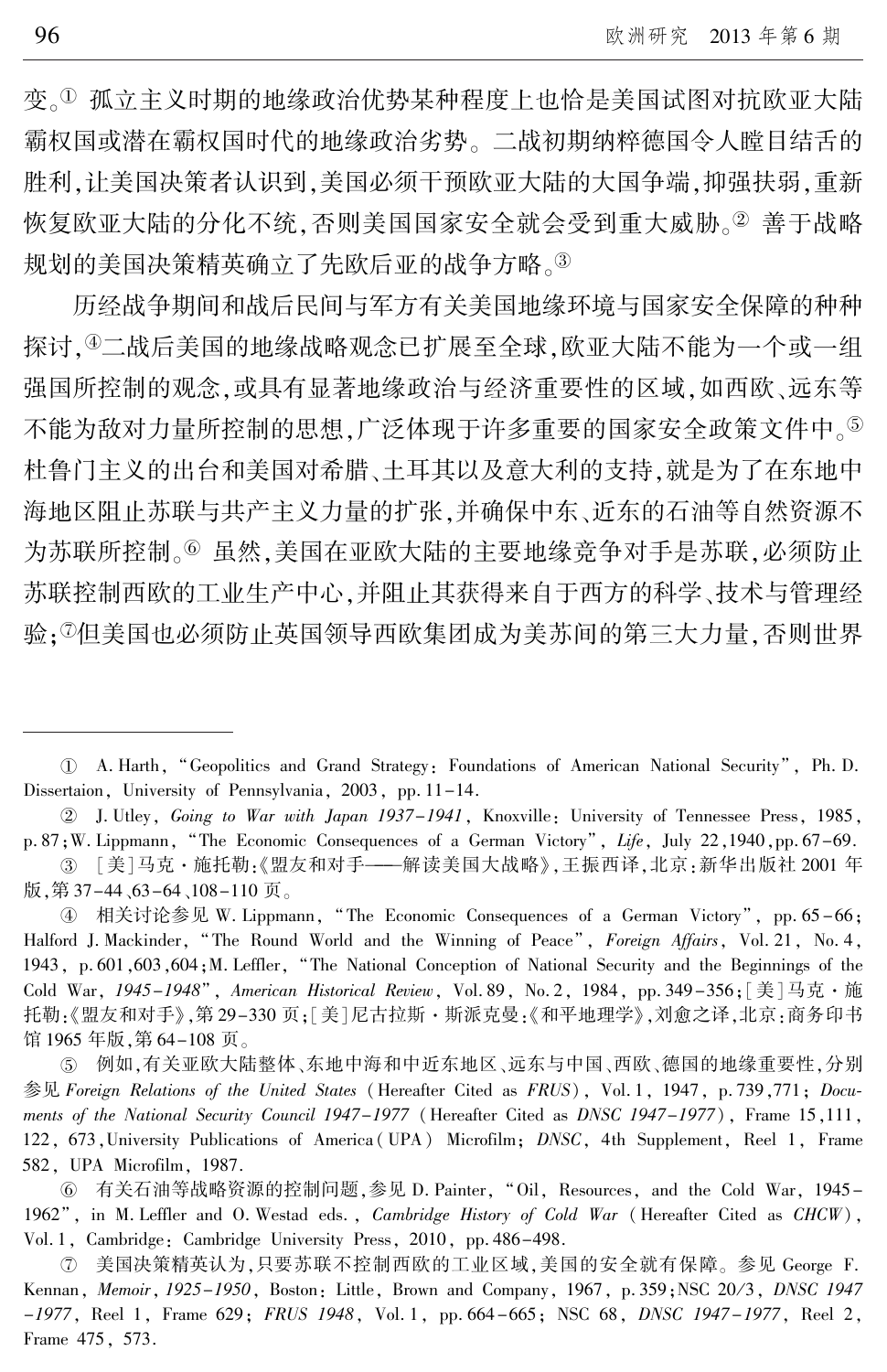将三极鼎立,美国将无法塑造作为世界关键地区的西欧的开放性国际秩序。1

当然,地缘政治与经济竞争只是大国关系发展的基础性或背景性因素,而大 国决策精英对国际格局及其发展趋势的认知与据此做出的计划或反应是战后国 际关系发展的更重要的动因。 就美国而言,参加第二次世界大战的目的,不仅在 于击败敌国、维护国家安全,更要抓住第二次机会创造美国主导并能够在其中持 久繁荣的开放性国际秩序。2 历史经验与国家利益要求美国的战略规划者们制 定出能够维持自身长久繁荣并解决世界长期和平问题的政治、军事与经济等方 面的综合性框架,而不是只为处理战胜国之间、战胜国与战败国之间的利益与权 力关系签订所谓和平协议。③

大萧条以来,尤其是二战期间,以国务卿赫尔为首的自由主义者为建设开放 性国际秩序付出了巨大努力。 美国决策精英们认为,若要建设开放性国际经济 秩序,就要在政治上避免大国间针锋相对的分庭抗礼。 罗斯福为此提出了类似 于维也纳体系大国协调式的"四大警察"设想,主张既给予苏联或其他大国以相 应地位,也以美国主导下的国际制度的多边运作来限制苏联或英国的划分势力 范围的要求。④ 他的设想接近于俾斯麦的以德国为中心的结盟体系。 罗斯福试 图以美国为中心,让各强国之需要美国甚于相互之需要;美国始终站在多数一 边,利用国际机制,操纵各种联合,迫使处于少数地位的强国接受美国的政策或 改变自己的政策。5 因此"四大警察"或五常构想,不过是在国际合作的面纱之 下于欧亚大陆构建利于美国介入或主导的现实主义的力量均势,是美国试图维 持亚欧大陆分化不统的手段。6 国务院内的自由派将罗斯福的"四大警察"主张 与多边主义的联合国设想相结合,又赋予了现实主义的"四大警察"设想以多边 **自由主义的外观。**<sup>⑦</sup>

盂 [美]G·伊肯伯里:《大战胜利之后》,第 19-44、149-197 页。

榆 J. Gaddis, Strategies of Containment, New York: Oxford University Press, 2005, p. 9; J. Harper, American Visions of Europe, New York: Cambridge University Press, 1994, pp. 88-89.

虞 此处论点受轴辐/ 辐辏战略观点的启发,参见[美]约瑟夫·约菲:"对历史与理论的挑战:作为最 后的超级大国",[美]G·伊肯伯里编:《美国无敌:均势的未来》,韩召颖译, 北京:北京大学出版社 2005 年版,第 154-181 页。

愚 J. Harper, American Visions of Europe, pp. 107-109.

舆 R. Hilderbrand, Dumbarton Oaks: The Origins of the United Nations and the Search for Postwar Security, Chapel Hill: University of North Carolina Press, 1990, pp. 34-35.

淤 G. Kolko, The Politics of War: The World and United States Foreign Policy, 1943 -1945,New York: Random House, 1968, pp. 5-7, p. 50, pp. 66-67, 72-75.

② [美]克里斯托弗·莱恩<sub>:</sub>《和平的幻想》,第131–138 页;M. Leffler, "The Emergence of an American Grand Strategy, 1945-1952", CHCW, Vol. 1, p. 68.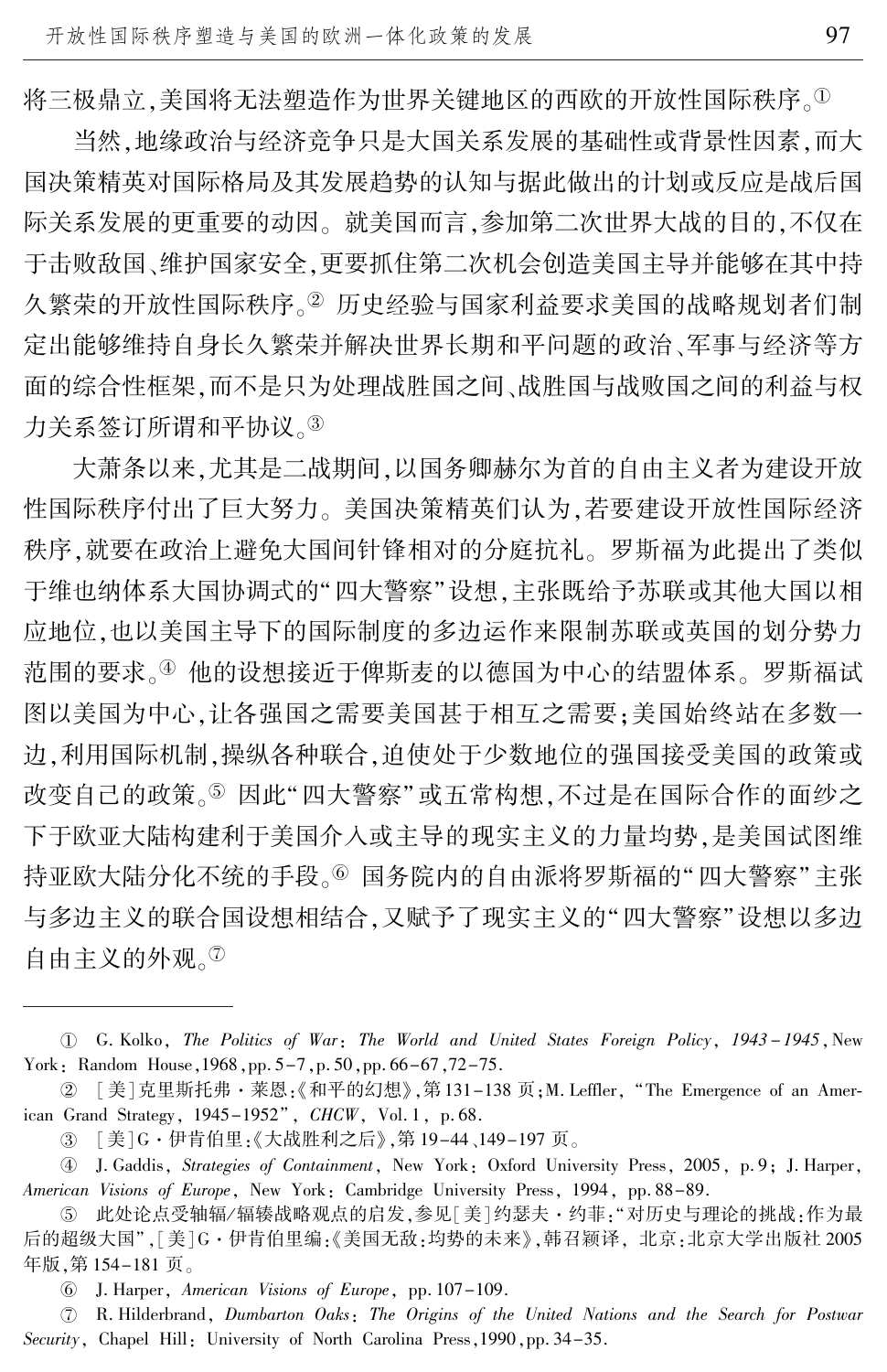经济方面,美国财政部和其他各相关部门则在努力推动自由贸易发展的同 时,通过布雷顿森林会议的折冲樽俎,确立了美元的国际货币霸权地位,为此后 美国霸权国际秩序建设、国际经济主导权的发挥提供了手段与途径:战后世界的 经济重建需要发展国际贸易,而美元在战后世界成为最主要的国际硬通货,这至 少让美国在短期内拥有了影响世界大多数国家经济重建进程的有力工具,也便 于美国以金融力量对他国进行经济渗透;而美国的庞大产能与科技领先,使其获 得了以援助换取他国在自由贸易或自由支付等政策方面让步的可能。 这些都有 助于美国建设开放性国际经济秩序。 反之,如果美国决策精英不能精明地利用 美国的优势,美国就可能会面临因产能过剩或战时货币超发所引发的经济萧条 或通货膨胀等危险。 简而言之,不论是避免本国经济危险,还是利用超强综合实 力构建其所想要的开放性国际经济秩序,都需要美国决策者积极行动,以推动多 边自由贸易和自由支付、促进世界经济的整体繁荣为理由,建设有利于美国主导 的开放性国际经济秩序并将之维系下去。1

但在开放性国际秩序塑造进程中,美国遭遇两大对手:苏联与英国。 对于苏 联,美国决策精英恩威并施也无法将之驯服后,选择了霸权国针对主要挑战者的 通常政策——围追堵截,就是"遏制",并要将苏联排斥于西方国际体系之外,避 免其扰乱美国的开放性国际秩序塑造。2 而对于要依赖美国的支持以维系帝 国、应对苏联压力的英国,美国决策者则奉行竞争性合作政策,通过附加各种条 件的援助,最终使英国不得不接受非对称的相互依赖关系;而具体到美国的欧洲 经济秩序整合,美国则试图发展包括英国在内的欧洲自由贸易,以利于美国对欧 洲的经济扩张与渗透,同时也让英国的以英联邦为基础并领导西欧集团以便与

① 本段内容的史实,主要参见如下文献:Office of Public Affairs of State Department, *Proceedings* and Documents of the United Nations Monetary and Financial Conference, Vol. 1, Vol. 2, U. S. Government Printing Office, 1948; P. Acsay, "Planning for Postwar Economic Cooperation: U.S. Treasury, the Soviet Union, and Bretton Woods 1933-1946", Ph. D. Disseration, Saint Louis University, 2000; R. Gardner, Sterling-Dollar Diplomacy in Current Perspective, New York: Columbia University Press, 1980. 相关不同于自 由主义观点的论点,参见[美]迈克尔·赫德森:《金融帝国:美国金融霸权的来源和基础》,嵇飞、林小芳 译,北京:中央编译出版社 2008 年版; G. Kolko, The Politics of War; J. Kolko & G. Kolko, The Limits of Power: The World and United States Foreign Policy, 1945-1954, New York: Happer & Row, 1972, pp. 59 -69;谈谭:《国际贸易组织(ITO)的失败:国家与市场》,上海:上海社会科学院出版社 2010 年版。

② [美]沃尔特·拉费伯尔:《美国、俄国和冷战》,牛可等译,北京.世界图书出版北京公司 2011 年 版,第 10-25 页。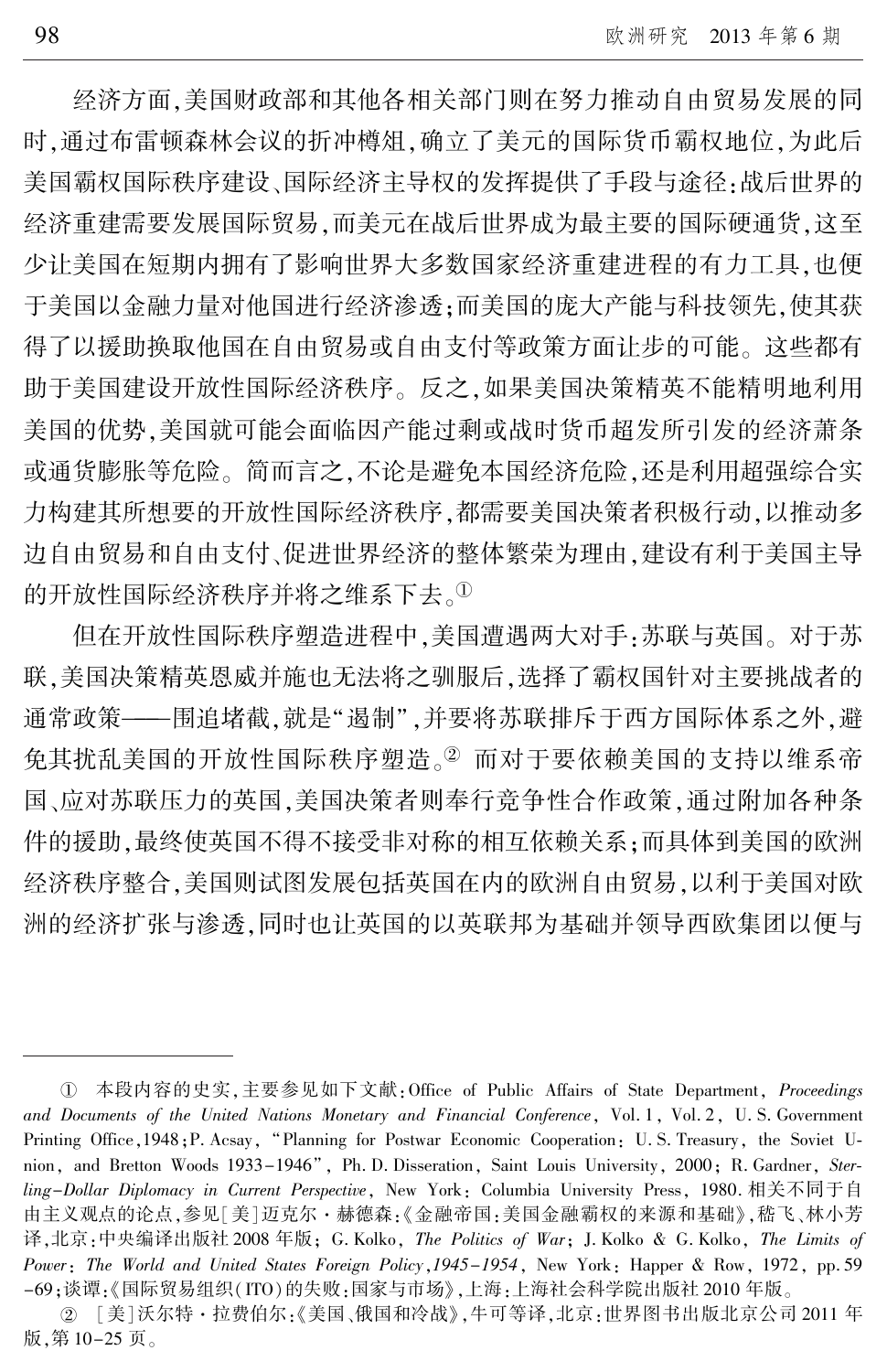美苏三足鼎立的战略无果而终。

### 德国问题<sup>2</sup>与欧洲国际政治秩序的塑造

冷战开始,大国多边协调的国际秩序设想已然失效,美国开始将国际秩序塑 造目标从全球转向西方世界,尤其是西欧地区。3 而要塑造欧洲国际秩序,德国 问题就突显出来。 在战后新的地缘政治形势和美苏关系恶化的背景下,如何避 免因德国国内外因素的共同作用导致战后德国现状的改变并引发大国争霸的热 战? 如何避免德国再度于东西方之间左右逢源或倒向东方? 如何对复兴的德国 加以制度化的约束致其不论是对现存国际秩序抱阳奉阴违的态度还是心悦诚服 地接受,都无法改变德国未来的和平发展趋向?

德国太过重要,而如何处置德国无法在战争期间预知,许多决定只能留待战 后做出。<sup>榆</sup> 不过,这并不是说美国国内没有如何处置德国问题的争论。 财政部 长摩根索(Henry Morgenthau)及其下属们认为,只有摧毁德国工业,将其变为农 业国,才能确保德国不再挑起大战。 国务院与陆军部反对分裂德国或使之成为 农业国的严惩主张,认为严惩会激起德国的民族主义或严重削弱德国社会的稳 定性,主张战后应改造德国,复兴其经济并推动欧洲经济复兴,且将其纳入开放 性的国际体系之中,使之从侵略性国家变为爱好和平的国际共同体的一员。 当 然国务院也认为,不能再犯一战后的错误,盟国应迫使德国无条件投降、解除武

盂 R. Pollard, Economic Security and the Origins of the Cold War, 1945-1950, New York: Columbia University Press, 1985, p. 71.

① 有关美英竞争性合作关系,参见 A. Dobson, *The Politics of the Anglo-American Economic Special* Relationship 1940-1987, New York: St. Martin, 1988; D. Watt, Succeeding John Bull: America in Britain's Place,1900-1975, Cambridge: Cambridge University Press, 1984。 美英关于西欧的地缘经济与政治竞争, 主要参见 G. Kolko, The Politics of War; M. Hogan, Marshall Plan. 英国外交大臣贝文曾对美国的欧洲单 一市场思想、欧洲整合政策表达看法:"当你打开潘多拉的盒子,你会发现里面充满了特洛伊木马",引自 H. Pelling, Britain and the Marshall Plan, London: Macmillan, 1988, p. 71.

于 不同国际格局下有不同的德国问题。 在冷战外交史研究中,相关研究大多从美英苏等国大国利 益视角出发,研究德国问题在冷战期间大国关系发展中的作用,这些文献与本处主题关联度不大,相关主 要文献总结参见 Hans-Peter Schwarz, "Bibliographical Essay", CHCW, pp. 519-521; N. Lewkowicz, The German Question and The International Order,1943-48, New York: Palgrave Macmillan, 2010, pp. 6-13. 从美国视角考察美国如何利用一体化约束西德、如何主导德国战后重建的文献与本处主题密切相关,笔 者此处尽量合各家之长,以便论述得更加深刻和平衡;相关代表性文献主要参见前文有关欧洲一体化史 研究的传统派与后修正派的文献综述,另参见 R. Gramer, "Reconstructing Germany, 1938-1949: United States Foreign Policy and the Cartel Question<sup>7</sup>, Ph. D. Disseration., State University of New Jersey, 1997.

④ 本段材料主要来自 P. J. Hearden, Architects of Globalism: Building a New World Order during World War, Fayetteville: University of Arkansas Press, 2002, pp. 231-232,239-240,p. 244,pp. 252-255.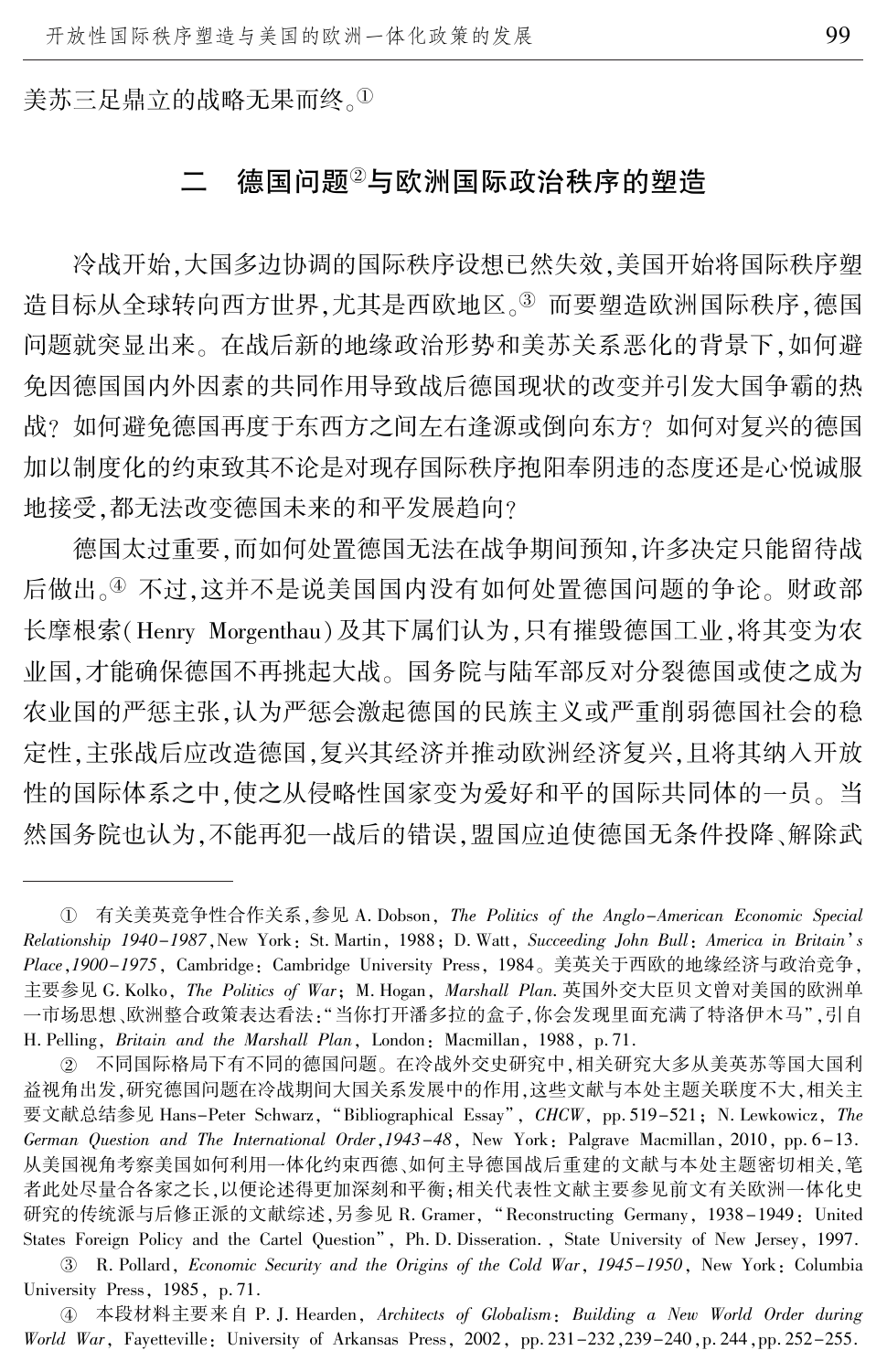装、管制其战略性工业、惩治纳粹与战犯、民主化改造并直接驻军德国。

民主化改造德国,恢复其经济并将其纳入开放性的国际体系,同时结合传统 方式监控德国的设想是否为完善之策? 在解除武装、进行非军事化之后,重建德 国的民主制度,恢复德国的经济与生活水平,扶植德国的中产阶级,使其发挥民 主制度中的中坚作用等等。 这些政策应该会让德国成为民主与繁荣的国家,但 德国人民是否就此不再跟随野心勃勃的政客铤而走险以争取霸权? 历史经验表 明,德国民族主义的中坚正是中产阶级。 在德国,民主的制度与思想尚未根深蒂 固,经济繁荣时期中产阶级支持民主政体;经济危机时代中产阶级生活困顿甚至 衣食无着,易受极端狂热分子蛊惑,民主政体不仅会因此软弱无能,甚至会被蓄 意利用。①

在二战后新的国际政治、经济格局下,科学技术快速发展,要在民族主权国 家的框架下解决德国问题已无可能。2盟国可以通过组建联盟、干涉内政、直接 驻军或解除武装等形式控制战败的德国;德国为了恢复实力也可能表面上显得 老实顺从,与盟国合作。 根据民族国家主权独立平等以及内政不容干涉等原则, 德国迟早要恢复正常国家的身份。 一个强大的独立自主的德国很难不再受权力 政治的诱惑,而遏制德国的联盟很可能因时过境迁与利益变化而瓦解或名存实 亡。 两战之间的历史故事可为前车之鉴,况且世界已进入了核武器时代,且战胜 大国担忧德国问题的处置不当会使自己处于不利地位;虽然美国决策者为了获 取德国民众对己方德国政策的支持而赞同德国统一,但实际情况却几乎恰恰相 反:美国在能够稳固地将德国纳入西方、足以控制德国的未来发展之前不希望德 国统一; 。但德国问题终要解决, 因此美国必须找到处理德国问题的新的政策或 制度框架,并要有利于美国的国际秩序塑造战略的实施。

二战后,欧洲大国或战败或大大衰落,为美国提供了整合欧洲经济秩序、实 施霸权操控战略的机会。 以解决德国问题为核心,美国国务院一些官员逐渐依 据战时的讨论提出了欧洲联合的政策建议。4 凯南提出,将西占区德国整合进 西欧以平衡苏联力量并由欧洲人自行承担主要防务负担。<sup>虞</sup> 后来他又结合国务

<sup>1</sup> R. Gramer, "Reconstructing Germany", pp. 192-214.

于 FRUS 1948, Vol. 1, Part 2, p. 516.

盂 R. Fritsch-Bournazel, Europe and German Unification, Oxford: Berg Publishers, 1992, pp. 78 - 81; PPS13, FRUS 1947,Vol. 1,p. 774.

榆 FRUS 1947, Vol. 3, pp. 241-247.

虞 FRUS 1947, Vol. 1, pp. 774-775.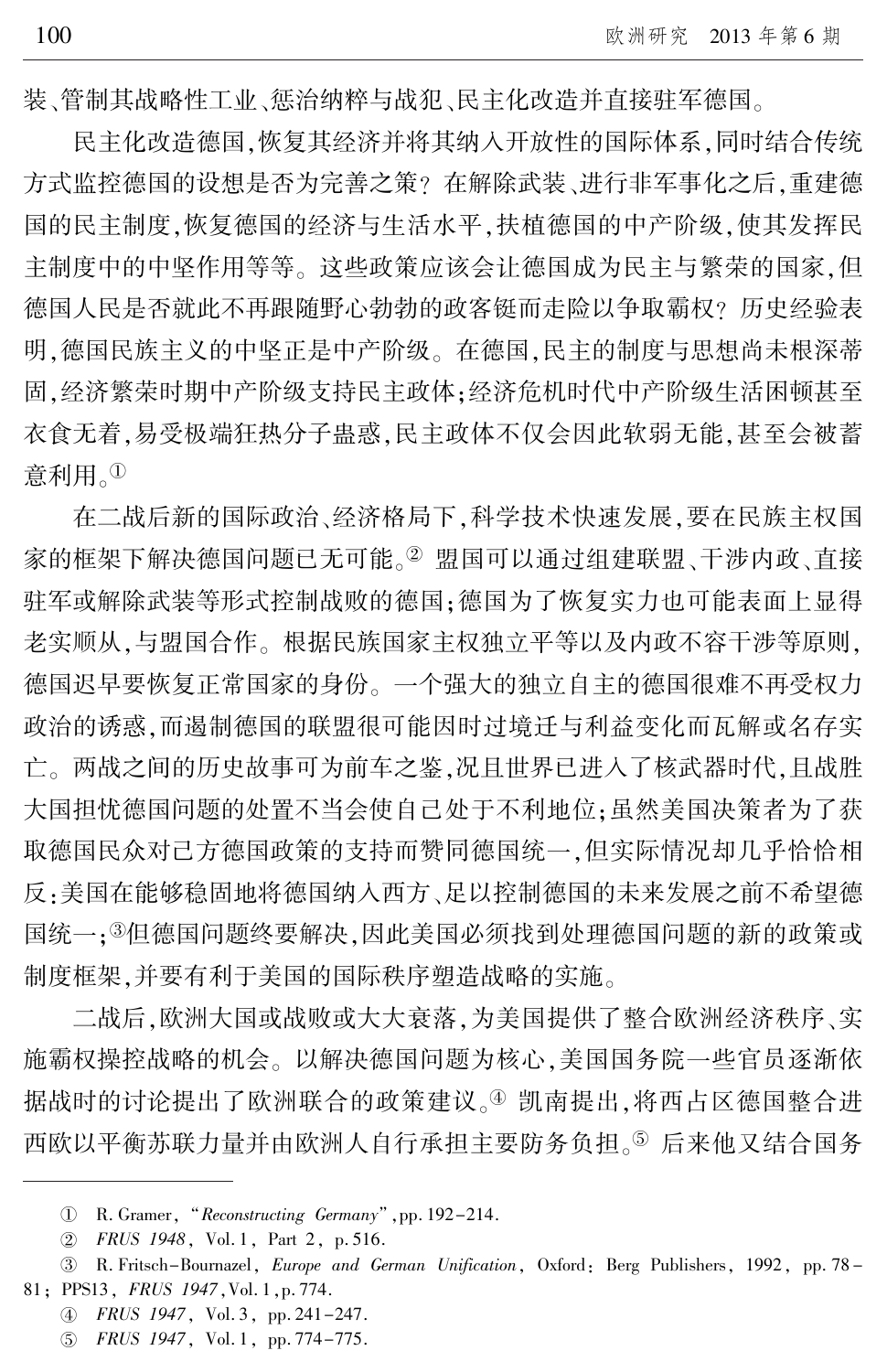院其他部门的创意,提出了更明确的建议:除了要从心理上安抚德国人之外,也 要恢复德国自主权并将其纳入欧洲联邦,在教化德国人的同时,也在其与欧洲其 他国家的关系中建立机械式的自动性,防止德国滥用军事、工业与人口相对优势 潜力的组织机制。 为此,凯南支持国际共有或共管鲁尔工业区的主张,并建议尽 可能地在经济上将德国与欧洲其他国家整合起来。1

自筹划马歇尔计划起,美国决策精英已经将欧洲经济一体化作为建设有助 干美国主导的、也有利于驯化德国的开放性欧洲国际经济秩序的政策工具。2 但美国政府主要决策人,如国务卿马歇尔,虽然已经将欧洲经济一体化作为政策 予以推动或实施,  $\sqrt[3]{2}$ 但对国会与富布赖特(James Fulbright) 参议员的《欧洲合众 国决议》,也只是小心翼翼地支持。 国务卿不愿提及让渡主权问题,以免给予欧 洲人美国要将欧洲整合强加于欧洲各国的印象。④

冷战的发展、德国与欧洲复兴的需要都要求美国整合欧洲秩序;但英国和某 些欧洲国家反对美国的欧洲影合计划,5这使美国的欧洲一体化战略与政策越 发显得迫切。 艾奇逊(Dean Acheson)担任国务卿后,在欧洲一体化问题上高调 行事:欧洲一体化得到明确表述并公开成为美国对欧政策的核心内容。 1949 年 3 月 31 日,由艾奇逊提交给总统、且作为国家安全委员会第 39 次会议讨论主题 的对德政策纲要文件中,国务院与陆军部共同认为,战前欧洲不受控制的民族国 家式的政经实体不能再出现,欧洲国家的主权必须受到限制。 德国问题是实现 美国欧洲政策的核心因素。 出于欧洲经济复兴、对抗苏联等需要,德国应该复 兴;但美国又要将德国纳入一个共同的欧洲框架中限制其行动自由,否则所有对 德国的军事与工业实施限制的条约文件都将是一纸空文;复兴的德国可能会在 东西方之间纵横捭阖,以求恢复 1939 年的领土范围,进而在国际局势变化时逐 步攫取西欧霸权。 欧洲只有既复兴各国优良的传统文化,也在共同的框架内通 过激进的互惠方式发展德国与其邻国的共同的强大的自由欧洲主义,才会有持

淤 FRUS 1948, Vol. 1, Part 2, pp. 510-518.

<sup>2</sup> The Requirement of Reconstruction(Speech Draft), May 5,1947, Documentary History of the Truman Presidency, Vol. 13, Establishing the Marshall Plan, 1947-1948, University Publication of America, 1996(Hereafter cited as DHTP, Vol. 13),p. 143.

盂 FRUS 1948, Vol. 2, pp. 70-71;FRUS 1948, Vol. 3, p. 486.

榆 The State Department Policy Planning Staff Papers (Hereafter Cited as PPS Papers: 1947-1949), Vol. 3, New York: Garland Publishing, 1983, p. 83; Robert H. Ferrell, "The Truman Era and European Integration", in F. Heller and J. Gillingham eds., The United States and the Integration of Europe, New York: St. Martin, 1996, pp. 37-38.

虞 M. Hogan, Marshall Plan, pp. 189-196.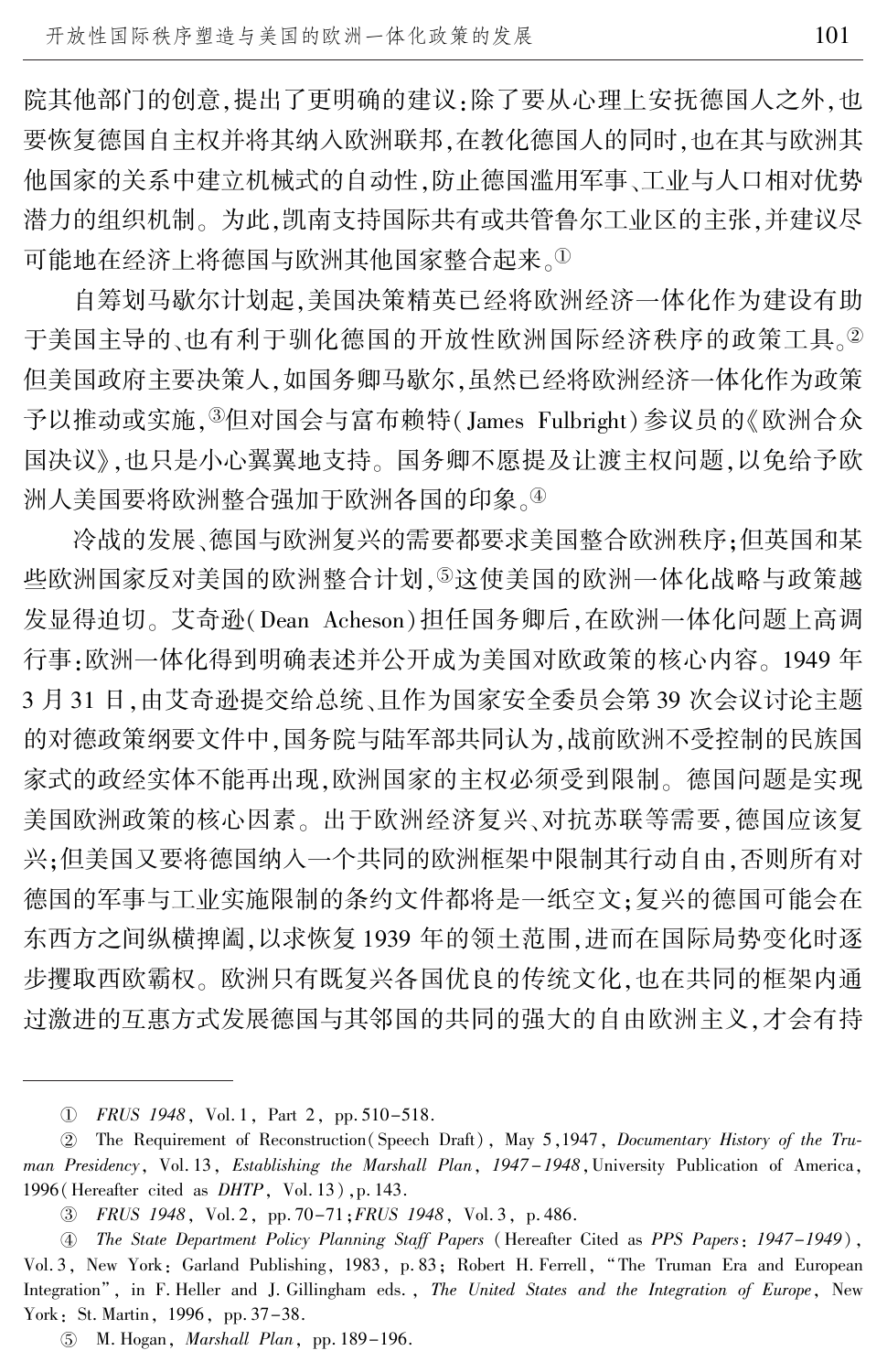久安全的未来。1 作为有关德国政策与欧洲秩序讨论的政策体现,负责管理马 歇尔计划的美国经济合作署(Economic Cooperation Administration, ECA)将贯 穿于援欧计划中的欧洲秩序整合政策统一定名为"欧洲一体化"(European Integration)并公开使用,这一术语由此开始广为流传。2

然而,由于英国不愿被作为普通国家纳入欧洲之中而丧失大国地位,极力反 对美国借马歇尔计划推行欧洲整合战略,以致美国利用经济援助的巨大杠杆也 未能将欧洲经济合作组织改造成自由贸易区式或关税同盟式经济组织。3 为 此,艾奇逊要求政策设计室研究欧洲一体化的范畴与程度问题。 凯南在广泛征 求意见并与英国外交部人员会谈之后,<sup>榆</sup>于 1949 年 7 月提交了政策设计室第 55 号文件。 在该文件中,凯南建议,既然英国坚持其大国地位与全球义务,可暂时 不进入欧洲一体化;欧洲安排的核心是束缚德国,最适宜的途径是推动大西洋体 系内的法德和解,并在此基础上进行深入的欧洲一体化。5 艾奇逊赞同凯南的 排除英国、推动法德和解的观点;但各驻欧大使认为没有英国就不可能有欧洲一 体化。 对此,艾奇逊虽有言辞上的妥协,但坚持法国对欧洲一体化的领导作用, 并致函法国外长舒曼(Robert Schuman),敦促其赶在德国完全恢复力量并倾向 民族主义政策之前,采取富有创意的行动以便尽快将德国紧密地纳入西方。 这是后来《舒曼计划》出台的背景。 《舒曼计划》的成功为美国的欧洲整合政策 找到了可行路径。

当然,杜鲁门政府内部对于欧洲一体化的效用还有不同的观点。 1952 年 11 月至 12 月,国务院和共同安全署(Mutual Security Agency, MSA)为是否防范欧 洲一体化的不利发展而争论。 双方均认为,美国应继续推进欧洲统一,但对于美 国支持欧洲统一的程度和此种支持所要达到的目标有分歧。 一派观点认为,欧 洲统一应在大西洋框架内进行,其目的是加强美欧的相互依存,而不是鼓励过时 的欧洲独立自主,北约框架之外的欧洲联合不符合美国的根本利益。 另一派观

淤 NSCMM, 1st Supplement, Reel 1, Frame 152, UPA Microfilm, 1988.

 $(2)$ Statement by Paul G. Hoffman before OEEC, Paris, October 31, 1949, DHTP, Vol. 13, pp. 655 -661.

③ 除前文相关注释外,另参见洪邮生:《英国对西欧一体化政策的起源和演变》,南京:南京大学出 版社 2001 年版,第 25-70 页。

榆 FRUS 1949, Vol. 4, pp. 289-291.

虞 PPS Papers 1947-1949, Vol. 3, pp. 83-100; M. Hogan, Marshall Plan, pp. 257-259,268-269; J. Harper, American Visions of Europe, pp. 213-214.

愚 M. Hogan, Marshall Plan, pp. 268-270;FRUS 1949,Vol. 4,pp. 469-472,483-494,342-343.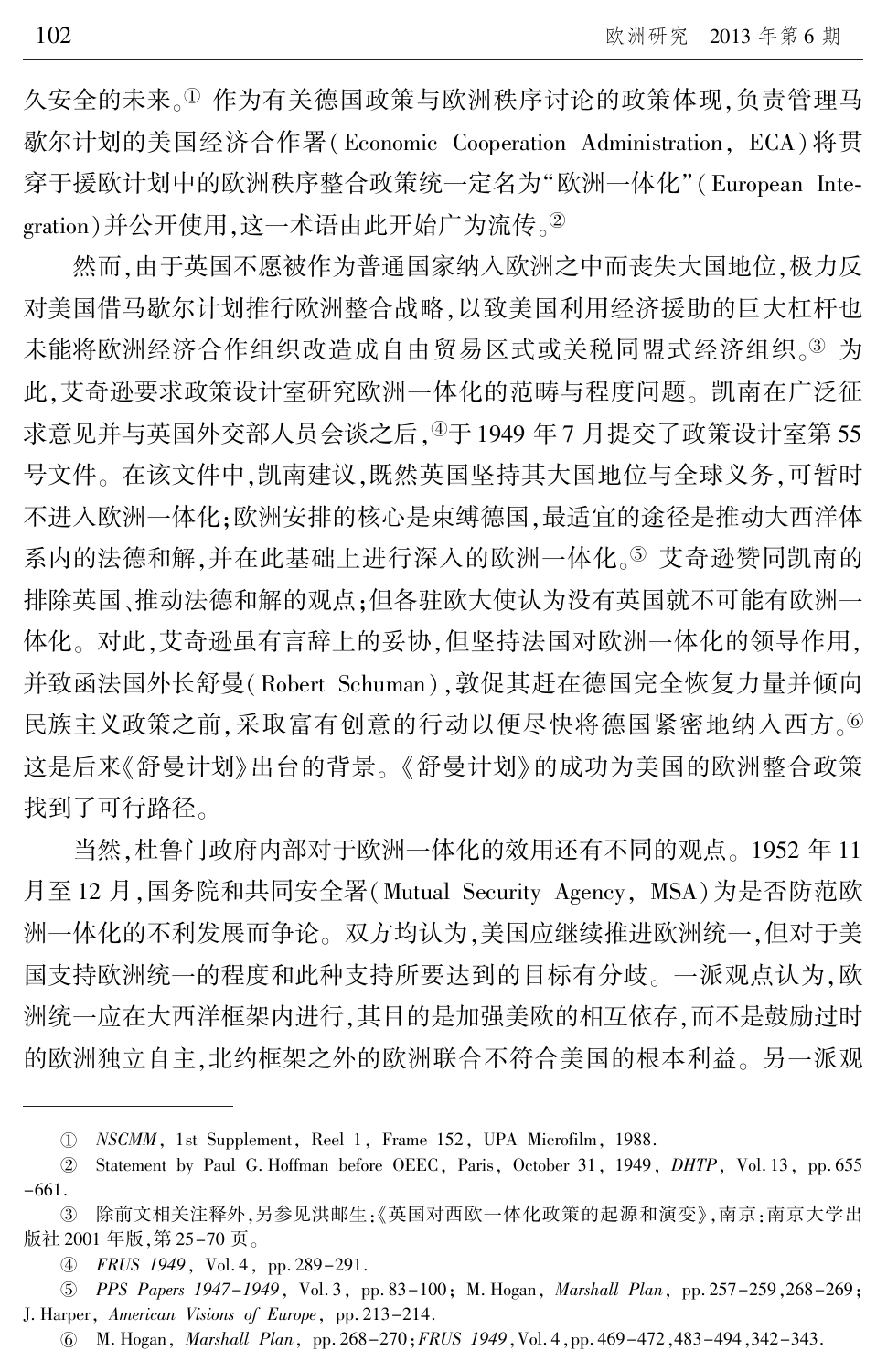点则认为,美国应该对美欧的共同文化与目标抱有信心,美国不要对于欧洲统一 设防过多,过多的不信任会给美欧关系带来麻烦;既然欧洲统一是必然的目标, 而欧洲一旦统一,由于其规模和发展必然会脱离美国的控制。 因此,如果对于美 欧的共同之处和美国自身的力量与智慧抱有信心的话,美国会和未来即使是统 一的欧洲也保持和谐的关系。1 这种有必要进行欧洲整合但又对之抱有防范之 心的状况将在战后美国历届政府的欧洲一体化政策中得到体现,而美国的霸权 控制欲望又几乎总是让前一派观点占据主导地位。

## 三 欧洲经济一体化与国际经济自由化

经济虽然是所谓低级政治,但其在美利坚治下的国际体系的构建中却具有 至关重要的意义。 但相关欧洲一体化的国际史研究,大多重视其高级政治层面 而忽略经济内容,或者只以发展欧洲内部自由贸易而简单概括欧洲经济一体化, 未能综合考虑经济一体化作为解决美欧经济关系失衡、多边自由贸易发展乏力、 欧洲国家国际收支困境等问题的政策工具的效用;2或者视欧洲一体化为欧洲 国家顺应市场权力侵蚀、超越、取代国家权力之大趋势的行动,由于只从欧洲视 角来考察欧洲经济一体化,未能发掘美国塑造国际秩序的能动努力及其结果,3 因而未能更全面深刻地展现美国欧洲一体化政策的大战略性质。

19 世纪后期以来美国的经济崛起逐渐引发了国际经济的结构性失衡:洲级 规模的美国大市场的兴起,带来了规模经济效益与高生产率,也吸引了欧洲资本 大规模投资美国,由此引发资本向美国集中。 此种长期性的国际经济趋势因两 次大战而大大加速,导致美欧在生产率方面的差距和国际资本汇集于美国。 但 工业化时代的经济相互依存,让美国不可能在世界的长期萧条中维持自身的持 久繁荣。 作为战后身居国际经济霸主地位的美国,面临解决美欧生产率差距巨 大、资本过于集中等问题。 国际经济的长期结构性失衡,让美国无法有效利用外

淤 G. Skogmar, United States and the Nuclear Dimension of European Integration, pp. 30-31.

于 P. Winand, Eisenhower, Kennedy and the United States of Europe, pp. 78 -79; A. Meek, " The Ghost of the EDC", pp.  $4-5$ ; G. Lundestad, "Empire" by Integration, pp.  $13-28$ ; G. Skogmar, United States and the Nuclear Dimension of European Integration, pp. 32-33.

<sup>3</sup> J. Gillingham, "National Politics to International Markets: Towards a New History of European Integration", Klaus Schwabe and Guido Müller Geburtstag eds., Deutschland und der Westen: Internationale Beziehungen im 20. Jahrhundert: Festschrift für Klaus Schwabe zum 65, Franz Steiner Verlag, 1998, pp. 76  $-85.$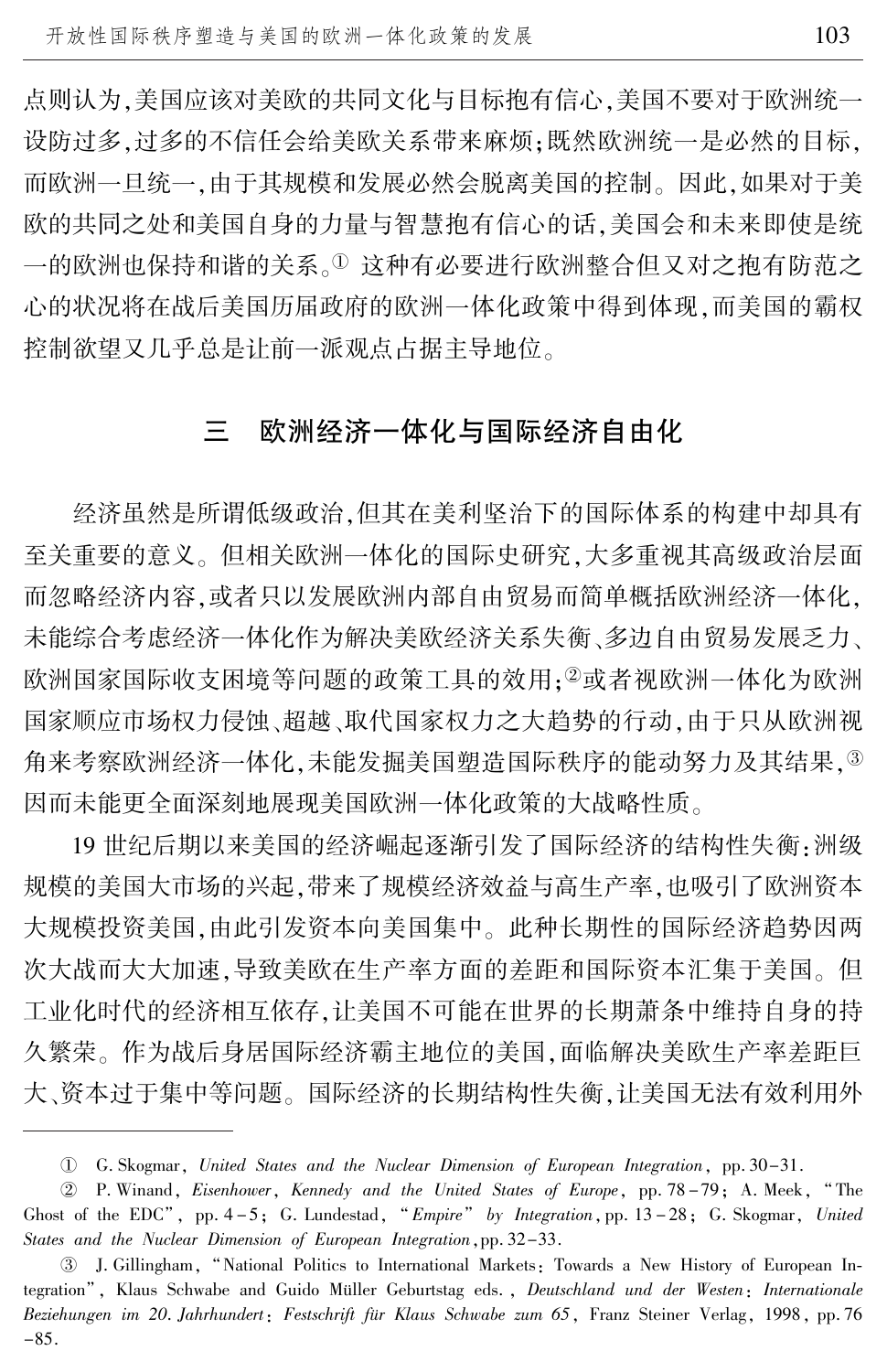部资源、扩张外部市场,更无法维持本国经济增长、保持美国的竞争优势,因而无 法构建美国想要的对其实行门户开放的国际经济秩序。

同时,美国决策精英也必须考虑欧洲各国的实际状况并防范欧洲国家各种 有损于开放性国际秩序塑造的计划或安排。 战后初期的世界各国,尤其是那些 依赖对外贸易的欧洲工业化国家,在经济恢复到一定程度之后,因面临国际美元 荒及其引发的粮食与原材料的进口、制成品的出口等国际贸易困难而陷于恢复 乏力的境地。 经济萧条引发了社会动荡与政治左转,共产党或社会党在欧洲不 少国家成为主流政党。 如果欧洲的困境长期无法解决,左派政党就会上台执政, 欧洲国家很可能会奉行国家资本主义的政策,通过扩大国家干预的力度和种类, 以及限制性双边经济协议将美国的资本、商品与影响排斥于欧洲之外。2欧洲 国家也可能在英国的领导下联合自强走第三条路线,通过联合利用欧洲与附属 地资源,将美国置于欧洲的乞怜者而非施舍援助的霸主地位;若此,美国战争期 间通过谈判得来的建设多边自由经济秩序的协议也将要被修改或放弃。3 如果 西欧再为了获取原材料和市场而与苏联和东欧发展经济合作,则某些国家很可 能会中立或成为苏联的准盟友,而苏联就能利用欧洲的资源与市场,获得来自西 欧的科学、技术与管理经验,从而增强本国的实力;4同时,这也将形成美国与苏 联在欧洲相竞争的局面,美国的多边自由国际秩序塑造的努力很可能前功尽弃。 因此,美国应当如何行动,才能既解决长期性的美欧国际经济的结构性失衡难 题,又满足欧洲经济重建的需要,并有利于建设美国主导的开放性国际秩序?

在欧洲经济复兴遭遇国际收支与资源短缺困境、美苏合作已成过时目标的 情势下,亚欧大陆或西欧不应为单一或联合的强国所控制或影响的战略目标,要 求美国必须主动出击,为了塑造欧洲开放性的国际经济与政治秩序,改变条件苛 刻的零打碎敲式的双边援助方式,将慷慨作为最好的政策,发挥美国作为美元最 终供给者的作用,以强大的生产能力弥补欧洲的物资短缺,并避免本国的产能过

淤 Report to Robert Marjolin, DHTP, Vol. 13, pp. 610-614.

于 J. Kolko and G. Kolko, The Limits of Power, p. 381.

盂 J. Kent, "British Policy and the Origins of the Cold War", in M. Leffler and D. Painter eds., Origins of the Cold War, London: Routledge, 1994, pp. 148-151.

榆 参见崔丕:《美国冷战战略与巴黎统筹委员会、中国委员会 1945-1994 年》,长春:东北师大出版 社 2000 年版。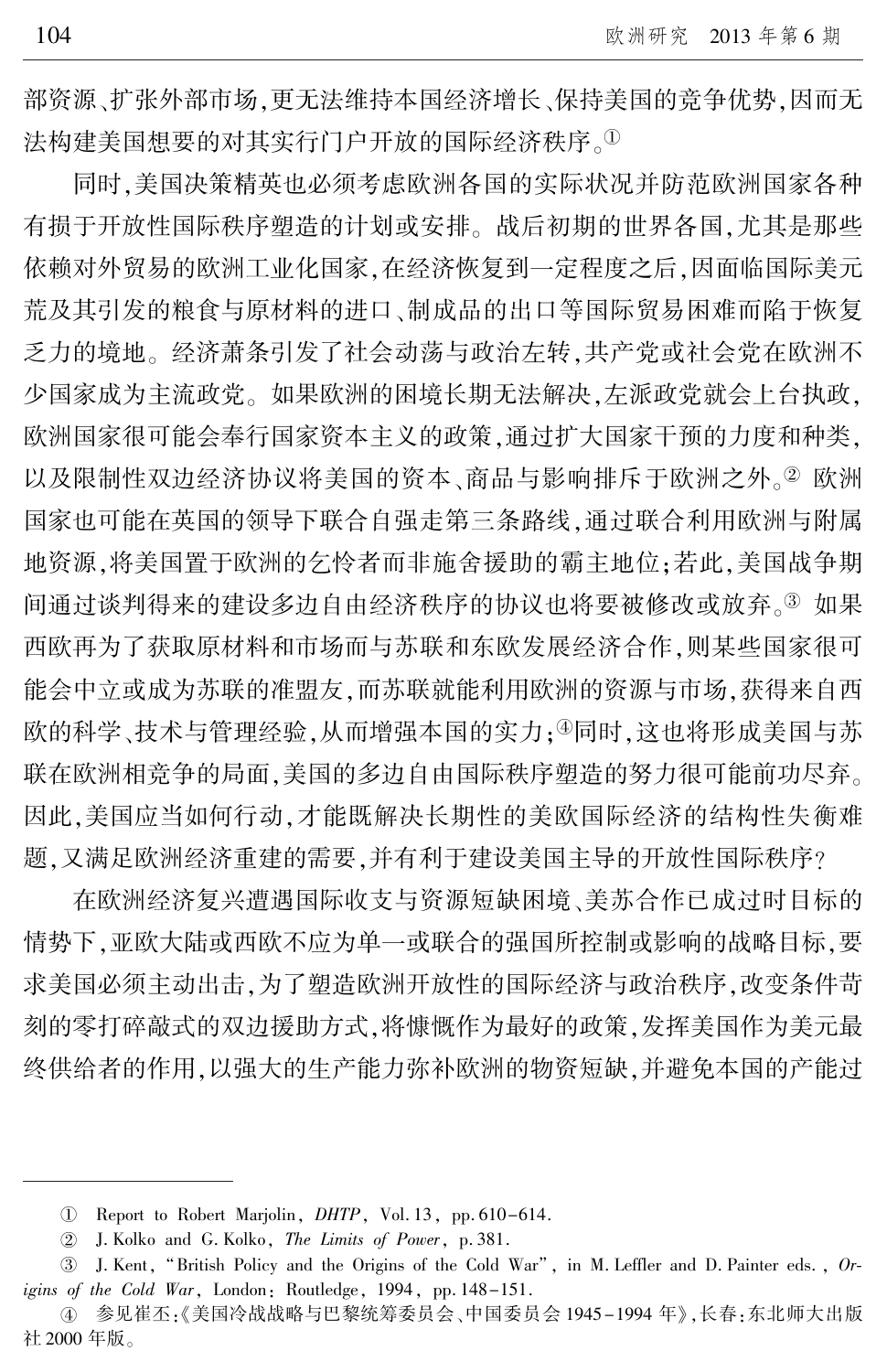剩所导致的经济萧条,同时也为既得的多边自由秩序协议的实施提供机会。1 马歇尔计划因此应运而生。 该计划在反共遏苏、复兴欧洲的目的之外,也有为美 国的过剩产能扩展欧洲市场、利用大规模金融援助缓解美元荒、维护布雷顿森林 体系的目的;2而在马歇尔计划的执行过程中,美国国家安全委员会也采纳国务 院等部门的观点,决议建设欧洲自由贸易区, ③以便于既创造欧洲统一大市场以 规模经济效应提升欧洲生产率,也打破欧洲的各种卡特尔组织,还借之调整已被 打乱的欧洲传统国际经济关系,为西欧国家提供容量更大的国际市场。 当然,美 国的意图是借之先推动欧洲内部的自由贸易与支付,然后进而推动美欧间的多 边经济自由化。4 更重要的是,美国金融资本充裕,即使未来欧洲自由贸易区对 美国有较高的歧视,鉴于欧洲国家对美国投资的迫切需求,美国公私资本仍会为 欧洲大市场所吸引并进行直接投资,这不仅可获取更大的利润,也有利于美国资 本操控欧洲各国经济以加深所谓美欧间的经济依存。⑤

马歇尔计划的政经目标大体得以实现,®但自由贸易区式的经济整合目标, 则由于英国带领部分欧洲国家进行反对而未能如愿。 欧洲的经济复兴又带来了 新的国际经济问题:西方既已丧失东方的市场与原材料产地,而未被纳入共产主 义阵营的欠发达国家的经济发展又陷于停滞,无法为复兴的西方工业化国家提 供市场与原材料供应。 同时,战前大萧条时期欧洲各国设立的各种贸易壁垒,如 配额、高关税以及其他限制性措施依然广泛存在。 马歇尔计划实施期间,欧洲各 国在美国的推动下于欧洲经济合作组织内开展贸易自由化行动,各国做出了削 减数量限制的努力,但许多国家为了保护国内产业又变相地提高了关税;并且由

淤 T. Larson and D. Skidmore, International Political Economy: The Struggle for Power and Wealth, Beijing: Peking University Press, 2004, p. 78;有关美国战后初期对外援助的双边性零打碎敲式的途径及 其效果,参见 Pollard, Economic Security and the Origins of the Cold War, pp. 28-81。

② 艾森格林认为马歇尔计划拯救了布雷顿森林体系。参见(美)巴里·艾森格林:《嚣张的特权:美 元的兴衰和货币的未来》,陈召强译,北京:中信出版社 2011 年版,第 54-55 页。

盂 FRUS 1949,Vol. 1,p. 388.

④ 有关马歇尔计划的经济方面内容,参见 I. Wexler, *The Marshall Plan Revisited*: *The European Re*covery Program in Economic Perspectives, Connecticut: Greenwood Press, 1983。 国务院对援欧计划的思考 与评估,参见 PPS Papers 1947-1949,Vol. 1,pp. 3 -11,20 -25,129 -136; PPS Papers,1947 -1949,Vol. 2, pp. 77-79。

 $(5)$ 丁祖煜 :"论艾森豪威尔政府在《罗马条约》议定过程中的作用" ,中国欧洲学会欧洲一体化史分 会编:《欧洲一体化史研究》,广州:世界图书出版广东有限公司 2012 年版,第 140-141 页。

⑥ 米尔沃德认为马歇尔计划的经济复兴效果被夸大,马歇尔计划本身是否有必要值得怀疑。参见 A. Milward, "Was the Marshall Plan Necessary?", *Diplomatic History*, Vol. 13, No. 2, 1989, pp. 231 -253.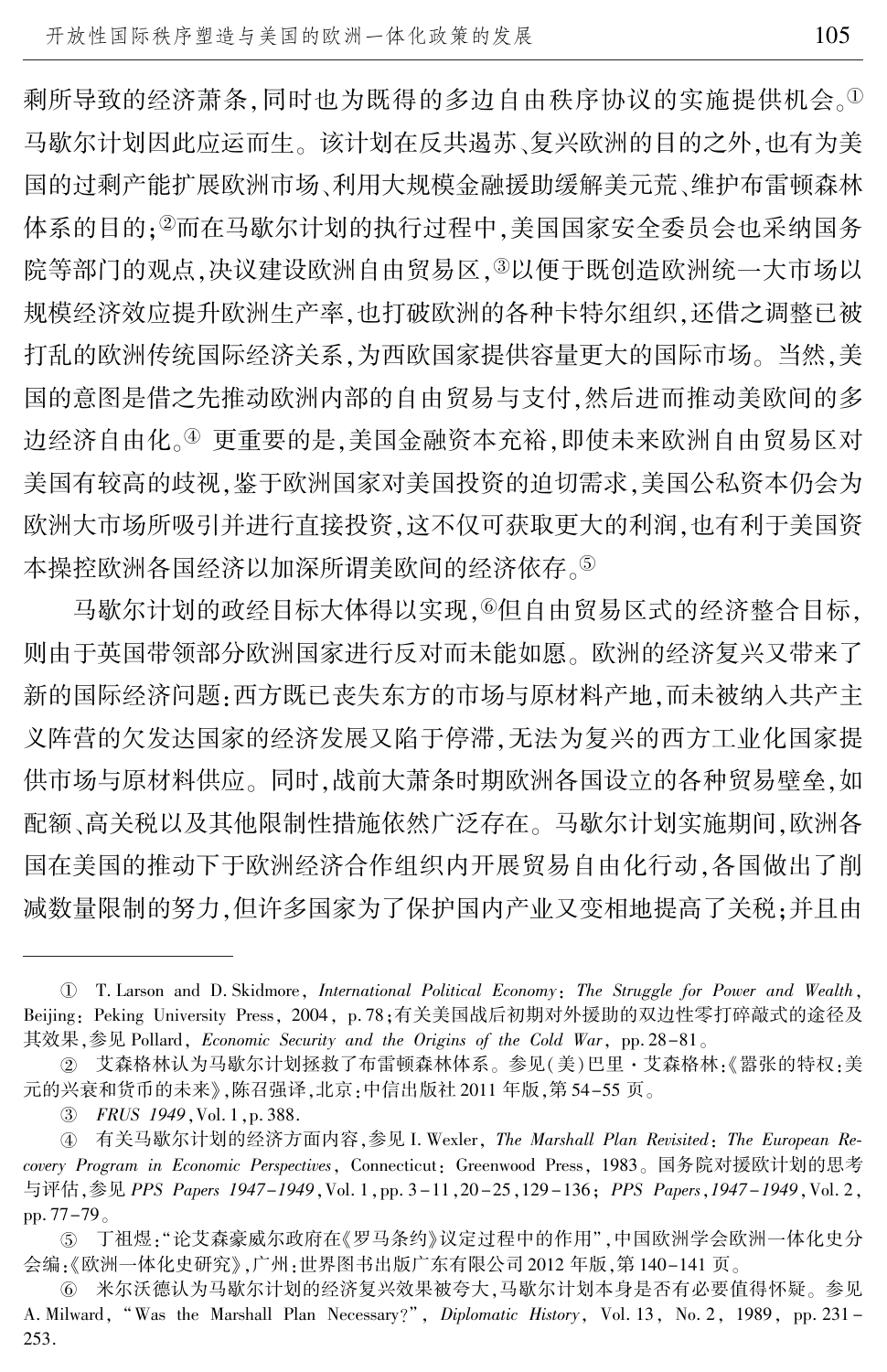于美国维持着相对较高的关税,许多欧洲国家担心,欧洲的内部关税减让会因无 条件最惠国原则的运用而扩展成向竞争力强大的美国开放国内市场,因而冲击 本国产业;同时,鉴于关贸总协定的特惠关税率与最惠国关税率的差额只能缩小 或固定的原则规定,英国为了避免英联邦特惠制随最惠国关税率的降低而丧失 特惠意义,因而在欧洲经合组织和关贸总协定内反对多边关税减让;而美国国内 则担忧在无条件最惠国待遇的原则之下,面对分割的欧洲各国市场,难以获得对 等互惠的关税减让却可能因最惠国待遇的普惠性而引致单边开放市场与外来倾 销。 因此,到第二届杜鲁门政府执政后期,关贸总协定内的多边关税减让谈判已 陷于停滞,而欧洲经合组织也未能如美国所愿有效地解决欧洲内部的自由贸易 问题,西方世界的多边自由贸易发展需要新的制度创设以获得推动力。1

在工业化国家要市场与原材料供应、欠发达国家要经济发展、工业化国家的 增长行将在现有市场条件下达于极限而工业化国家之间的自由贸易尚未真正起 步、美元荒也只是有所缓解的情势下,1952 年 10 月,斯大林依据战前大萧条时 期欧美各国激烈争夺国际市场的历史经验断言,西方各国在国际市场与美元支 付等问题上的生死之争会让西方世界分裂。 苏联也因此试图以发展东西方贸易 来瓦解西方同盟。2 如何解决这些可能导致美国的国际秩序塑造与冷战遏制等 努力前功尽弃的问题?

在政府即将更替的 1953 年 1 月 19 日,杜鲁门政府为了引导艾森豪威尔政 府制订了国家安全委员会第 141 号文件。 该文件总结了美国国家安全战略的方 方面面。 经济方面,国家安全委员会认为,西方在处理长期经济问题上的成败是 决定其能否从冷战中胜出的最重要因素。 美国经济实力已大为增长,但此种增 长是不平衡的。 美国的限制性进口政策带来了大量的出超,虽然提供了大量的 信贷,但难于解决美元荒问题,其他国家的经济调整因此难以进行;欧洲各国的 经济因通货膨胀、重新武装的预算压力、各国政府对经济的直接控制、限制性的 贸易措施等原因而缺乏活力,这削弱了欧洲各国对变化了的国际贸易环境的适 应能力。 国家安全委员会认定,只有美欧间实行自由贸易才能实现将欧洲防务

淤 K. Stiles, "The Ambivalent Hegemony: Explaining the 'Lost Decade爷 in Multilateral Trade Talks, 1948-1958", Review of International Political Economy, Vol. 2, No. 1, 1995, pp. 1-26.

② 本段和前段主要参见 W. Brusse, *Tariffs*, *Trade*, and *European Integration*,1947–1957, New York: St. Martin, 1997, pp. 79-87, p. 114; 另参见 NSCMM, 3rd Supplement, Reel 1, Frame 914-915; W. Rostow, "Notes on a New Approach to U.S. Economic Foreign Policy", World Politics, Vol. 5, No. 3, 1953, p. 311.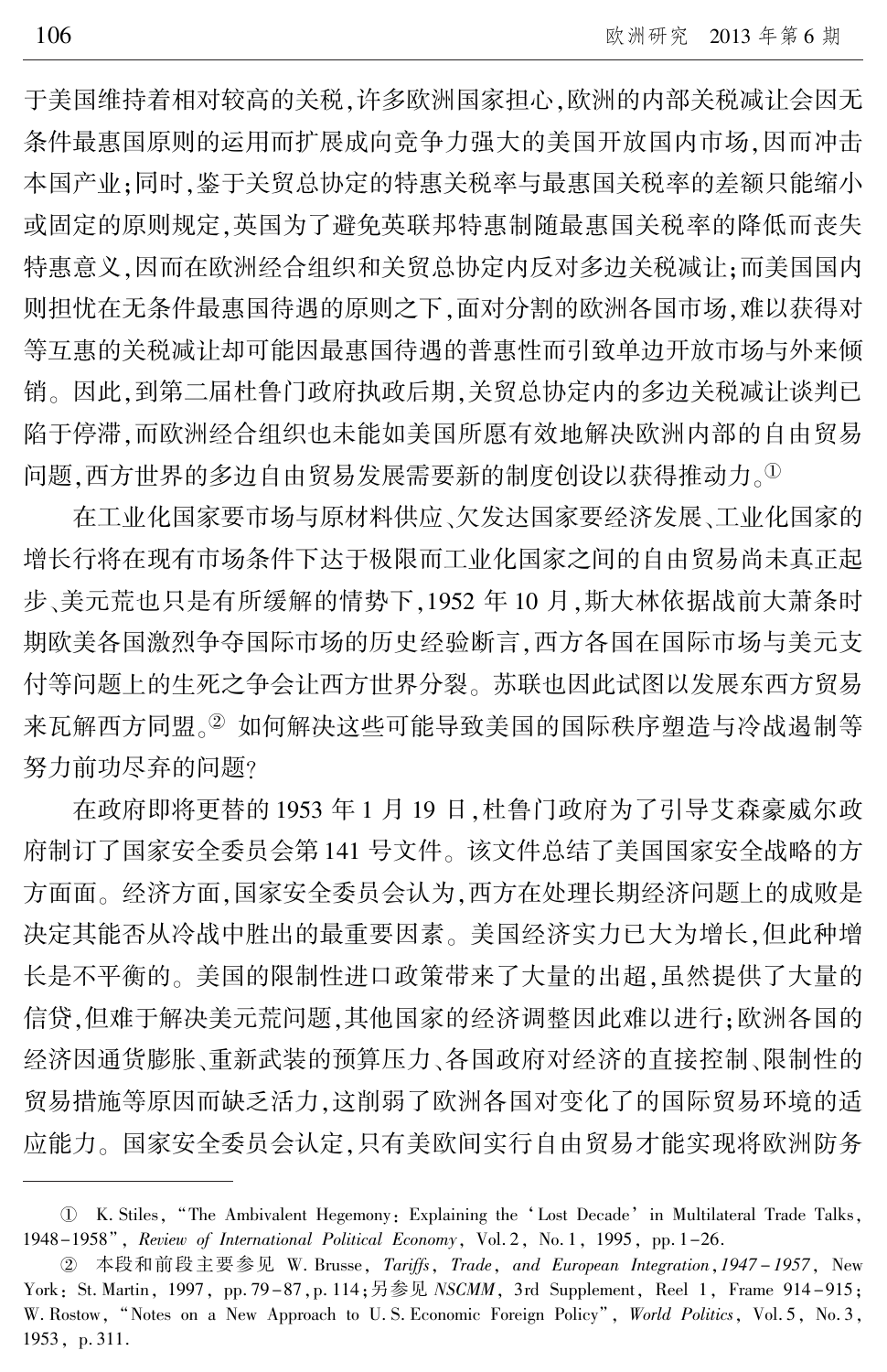水准与生活水平同时提高的双重目标。 为实现上述目标,就美国而言,应该实质 性地甚至是单边地减少美国的贸易壁垒,提升欧洲生产力,加大从欧洲的进口, 让欧洲和其他国家能够通过贸易赚取美元,同时推动美国公私资本向国外投资, 以缓解美元荒;就欧洲而言,应该消除内部各种限制生产率提升的贸易壁垒。 为 此美国要力促欧洲一体化,将美国的政治、军事与经济政策之设计与促进欧洲一 体化的努力相一致。①

杜鲁门政府认为,西方国际经济自由化是解决上述问题的途径。 艾森豪威 尔政府上台后也提出了所谓以贸易取代援助的对外经济政策。2 艾森豪威尔政 府在国安会第 153 号文件中大体重申了第 141 号文件的精神,同样主张发展多 边自由贸易、增加公私资本向国外投资以缓解美元荒、促进西方经济快速发展等 等论点;但由于政府内部在欧洲一体化问题上的分歧,该文件未提及欧洲经济一 体化与发展多边自由贸易关系的问题。③

艾森豪威尔政府主张以贸易取代援助,这让欧洲国家对于美国单边开放市 场寄予厚望。<sup>榆</sup> 但美国国内保护主义势力强大,共和党本身就代表了更关注保 护美国国内利益的政治派别;较之于杜鲁门政府,艾森豪威尔政府在对外经济政 策上相对更为保守,这在某种程度上限制了该政府的政策选择自由度。 虽然精 英人士认识到自由贸易符合美国的广泛利益,但民众传统的保护贸易观念与南 部地区的快速工业化客观上使这种从保护贸易向自由贸易的政策转变需要一个 过程。<sup>虞</sup> 因此,艾森豪威尔政府面临如何克服国内外的贸易保护主义阻力,尽快 推动美欧间自由贸易发展的问题。

对于国内阻力,艾森豪威尔政府试图引导舆论,教育民众。 艾森豪威尔总统 先是组建了兰德尔委员会(Randall Commission)研究美国对外经济政策问题,并 在《兰德尔报告》 (Randall Report)出台后就对外经济政策问题发表国会演说, 后又建立部际的对外经济政策协调委员会(Council on Foreign Economic Policy, CFEP)继续研究、协调各部门间的对外经济政策分歧;同时,艾森豪威尔政

淤 DNSC, 3rd Supplement, Reel 1, Frame 427-535.

<sup>2</sup> B. Kaufman, Trade and Aid: Eisenhower's Foreign Economic Policy, 1953 - 1961, Baltimore: Johns Hopkins University Press, 1982, p. 7; I. H. Anderson, "Review", American Historical Review, Vol. 89, No. 2, 1984, pp. 550-551.

盂 DNSC 1947-1977, Reel 3, Frame 744, 762.

榆 Brusse, Tariffs, Trade, and European Integration,pp. 126,131-138; FRUS 1952 -1955, Vol. 1, pp. 45-49.

虞 FRUS 1955-1957, Vol. 27, p. 726; FRUS 1952-1954, Vol. 1, p. 48, 74.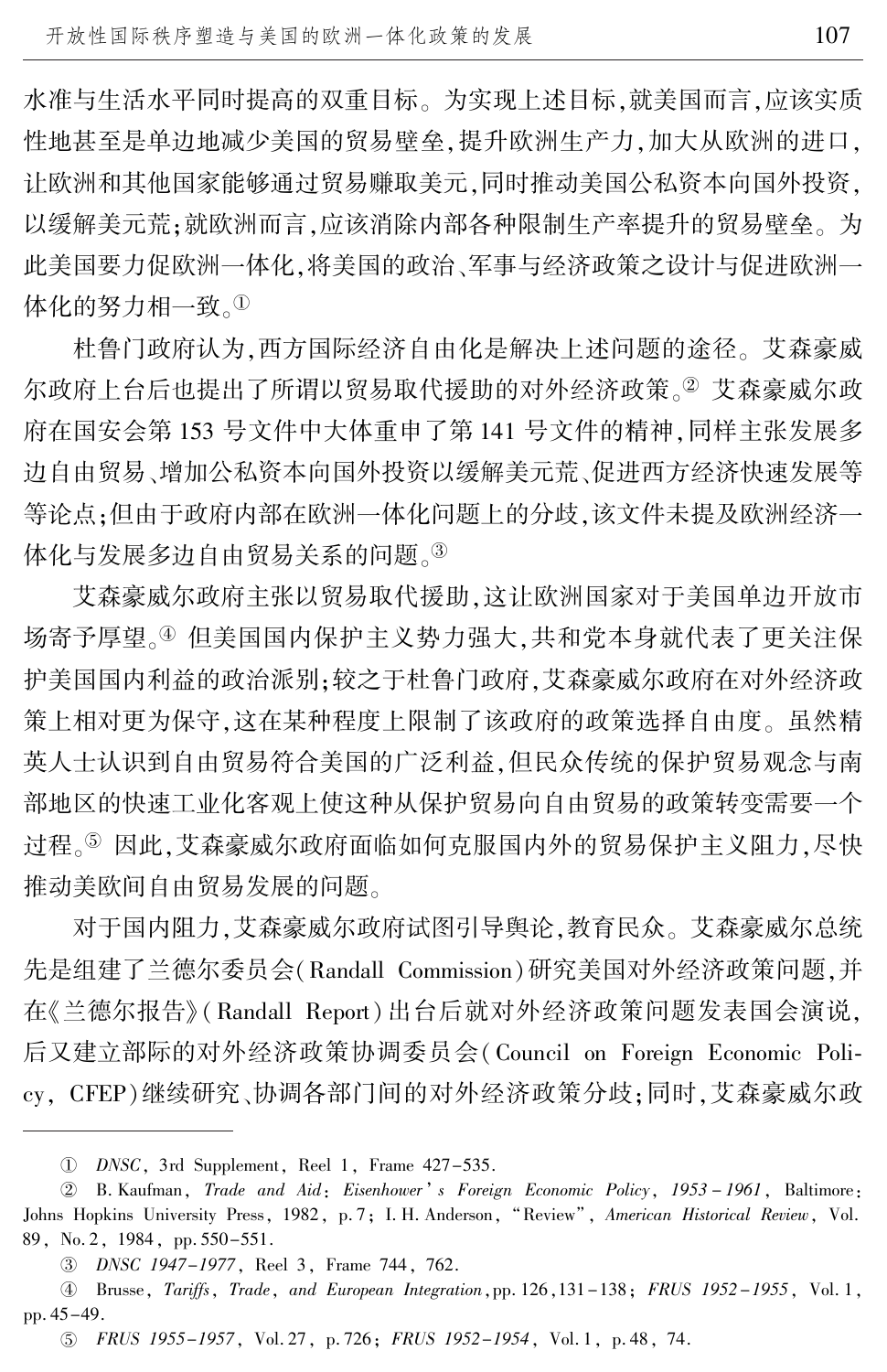府也力争说服国会扩展《互惠贸易协定法》(Reciprocal Trade Agreements Act, RTAA)的授权。 但是,美国国内保守利益集团和民众却担忧自由贸易政策会让 美国单边开放本国市场。1因此,虽然民众可以被教育,但欧洲国家所希望的美 国单边开放市场的可能性,如果不到危机时刻,是不可能实现的。

在克服国际阻力上,由于美欧经济失衡和美元荒的存在,英国和西欧国家试 图打开美国市场的想法为艾森豪威尔政府提供了讨价还价的机会,但如同杜鲁 门政府一样,也必须面对美欧经济平衡仍未完全恢复、美英的地缘经济竞争与关 贸总协定的制度设计不完善等问题或挑战。 除了通过获取《互惠贸易协定法》 的扩展授权与他国进行互惠谈判之外,艾森豪威尔政府也曾尝试与欧洲国家一 道为加强关贸总协定的决策权力而试图建立新的贸易合作组织,2但所有这一 切努力都无法达到预期的自由贸易目标。

单边开放本国市场既不可行,国际努力也成效甚微。 美国如何才能推动多 边关税减让? 在上述途径均已被证明无法推动美欧间自由贸易发展的情势下, 欧洲经济一体化能否起到推动作用? 虽然,财政部和美联储对欧洲一体化的作 用存疑或反对,但总统、国务卿等人则坚定支持欧洲一体化,他们认为一体化是 先实现欧洲尔后是美欧间的国际经济自由化的途径。 在法国国民议会否决《欧 洲防务共同体条约》之后,国家安全委员会在第5433 号系列文件中指出,此后应 将经济一体化作为美国欧洲一体化政策的重点发展方向之一。③

在六国共同市场的创议与《罗马条约》签署的过程中,艾森豪威尔政府鉴于 此前公开干预欧洲一体化事务的负面效果,选择了置身幕后的政策,4由其欧洲 代理人领导欧洲一体化的重振并最终建立了欧洲经济共同体。 经济共同体的建 立,让艾森豪威尔政府能够绕过或克服发展多边自由贸易的国际国内阻力,为美 国继续建设开放性的西方国际经济秩序提供了推动力:创建欧洲大市场,让欧洲 国家增强了国际经济竞争力,使之愿意采取自由贸易政策;也便于实现此前无法

3 DNSC, 5th Supplement, Reel 1, Frame 626-645, UPA Microfilm, 1989; DNSC, 1st Supplement, Reel 3, Frame 93-104, UPA Microfilm, 1981.

① 兰德尔报告因过于保守而受到广泛批评,仅举数例:*FRUS 1952–1955*, Vol.1,pp.49–63;R Gardner, "Review: Report to the President and the Congress (Randall Report) by the Commission on Foreign Economic Policy", Yale Law Journal, Vol. 63, No. 5, 1954, pp. 752-754; K. Knorr and G. Patterson, A Critique of the Randall Commission Report on United States Foreign Economic Policy, Princeton: International Finance Section, Princeton University, 1954; "Foreign Trade: Attack on the Randall Report", Time, April 5, 1954.

于 FRUS 1958-1960, Vol. 4, pp. 152-153.

 $\Phi$  A. Meek, "The Ghost of EDC", pp. 31–32.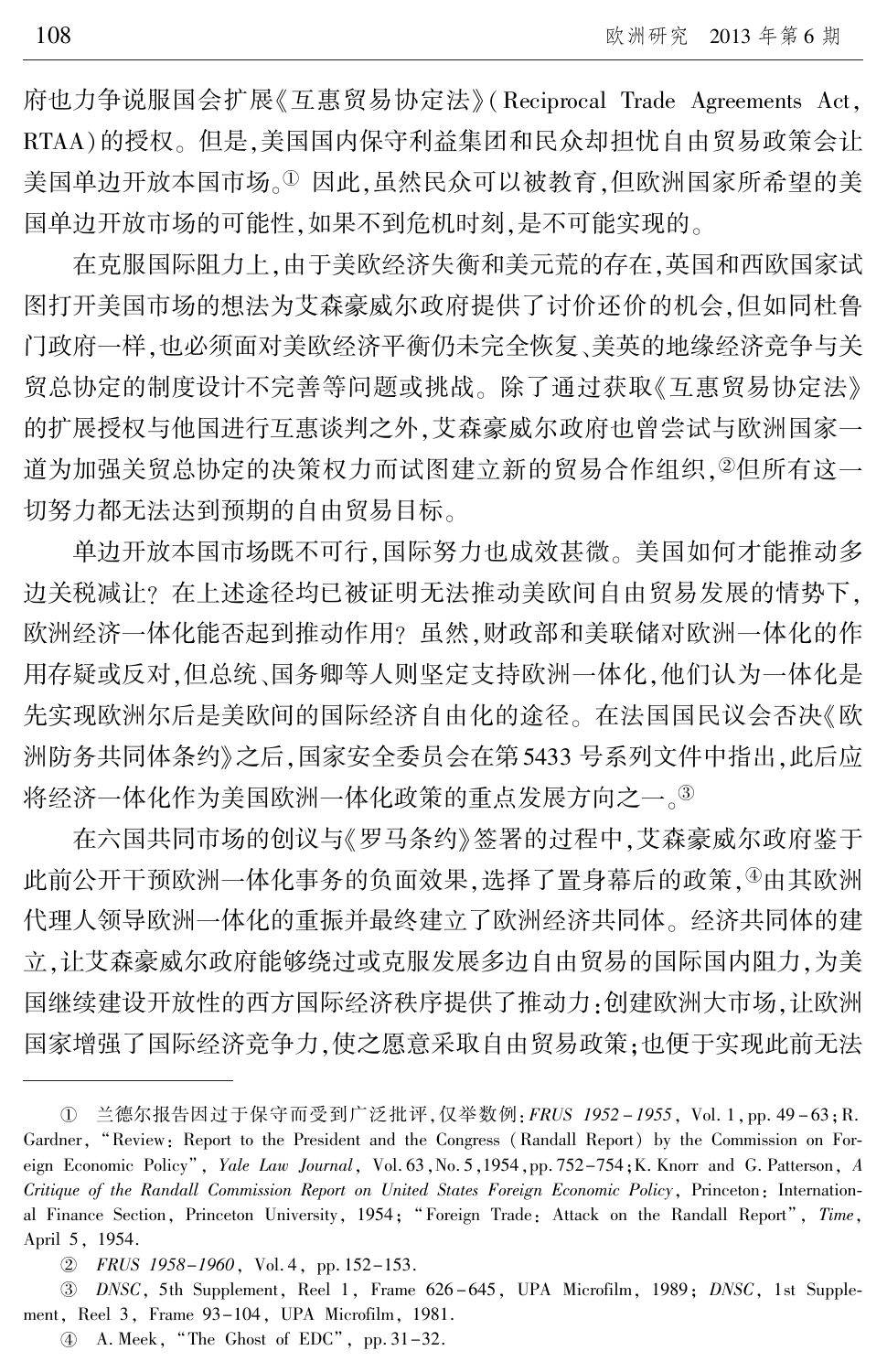达成的美欧间的互惠对等减让;还使艾森豪威尔政府能够利用国内对降低六国 统一大市场对美国出口商品歧视的要求,迫使国内的贸易保护主义者降低其保 护程度或对政府的压力。1 或许同样重要的是,在欧洲经济共同体的创议与初 期建设过程中,美国与六国有意无意地将英国排除在外,以致英国无论是在关贸 总协定之中,还是在欧洲经济组织之内,都处于不利的地位,再也无法如先前那 般以西方第二大国身份领导英联邦,为了自身利益而阻挠多边自由贸易的发展; 而欧洲的经济一体化与自由贸易,也为美国资本的对欧直接投资提供了更大吸 引力。2 欧洲经济共同体建立之后,此前自 50 年代初就陷于停顿的关贸总协定 内的多边关税减让谈判又获推动,虽然狄龙回合成果一般,但紧随其后的肯尼迪 回合取得了重大成果。 可以设想,如果没有六国经济一体化所引发的欧洲大市 场建设、美欧国际市场容量的扩张,战后美欧经济高速发展的黄金 20 年或许就 难以成为现实。

#### 四 结语

美国自二战以来塑造国际秩序的终极目标是创建一个便于其主导又能确保 其持久繁荣的开放性国际体系。③ 推动欧洲一体化就是要建设便于美国操控的 欧洲开放性国际体系,并整合欧洲力量以利于遏制苏联。 就此而言,欧洲一体化 在美国大战略中占有重要地位,它是基于地缘政治背景下的、建设"胖而无能 的"德国、御遗便于美国控制的欧洲伙伴、建立自由化的便于美国渗透与操控 的西方国际经济体系、为冷战终结后的世界提供国际新秩序样板的大战略设 计;<sup>虞</sup>而欧洲经济一体化的重要意义在于,通过经济一体化的制度创新,加之鼓 吹自由贸易的利多,美国克服了发展多边自由贸易的各种阻力,解决了美欧国际 经济的结构性失衡难题,大大推动了西方国际经济自由化的进程,而这无疑有助 于前述美国大战略之政治性目标的实现。

既然欧洲一体化是美国大战略的核心要素,则其与冷战遏制有何关系? 其

① 丁祖煜 : "论艾森豪威尔政府在《罗马条约》议定过程中的作用" ,第 133-162 页。

于 FRUS 1955-1957, Vol. 4, p. 556.

盂 P. J. Hearden, Architects of Globalism, pp. 39-64.

④ 〔丘吉尔的话语,参见 R. Blake and W. Louis eds. ,*Churchill: A Major New Assessment of His Life* in Peace and War, Oxford: Oxford University Press, 2002, p. 37.

虞 [美]克里斯托弗·莱恩:《和平的幻想》,第 131-158 页。